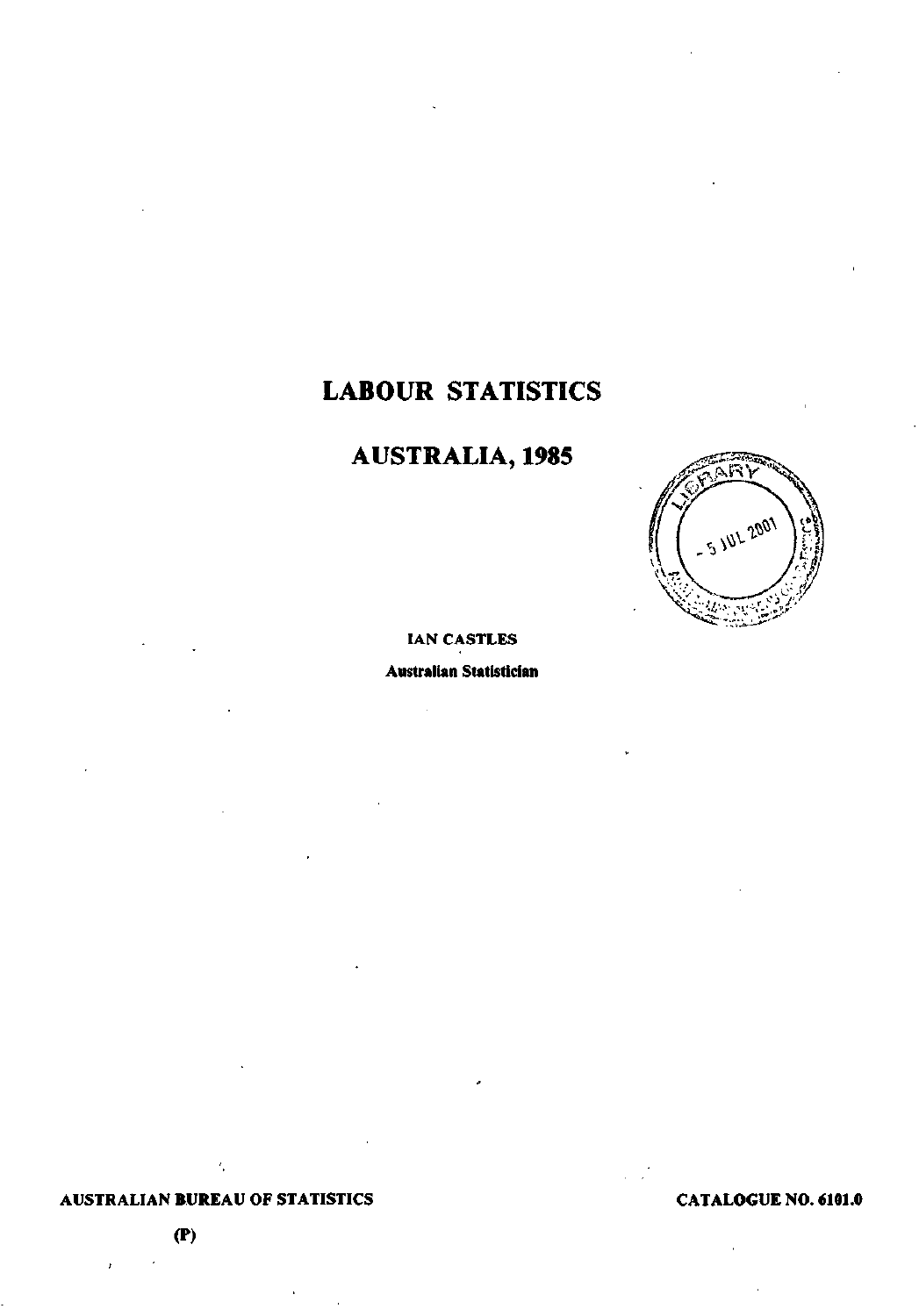**• Commonwealth of Australia 1986** 

 $\bar{L}$ 

**ISSN 0314-2779** 

 $\tilde{\mathbf{r}}$ 

٠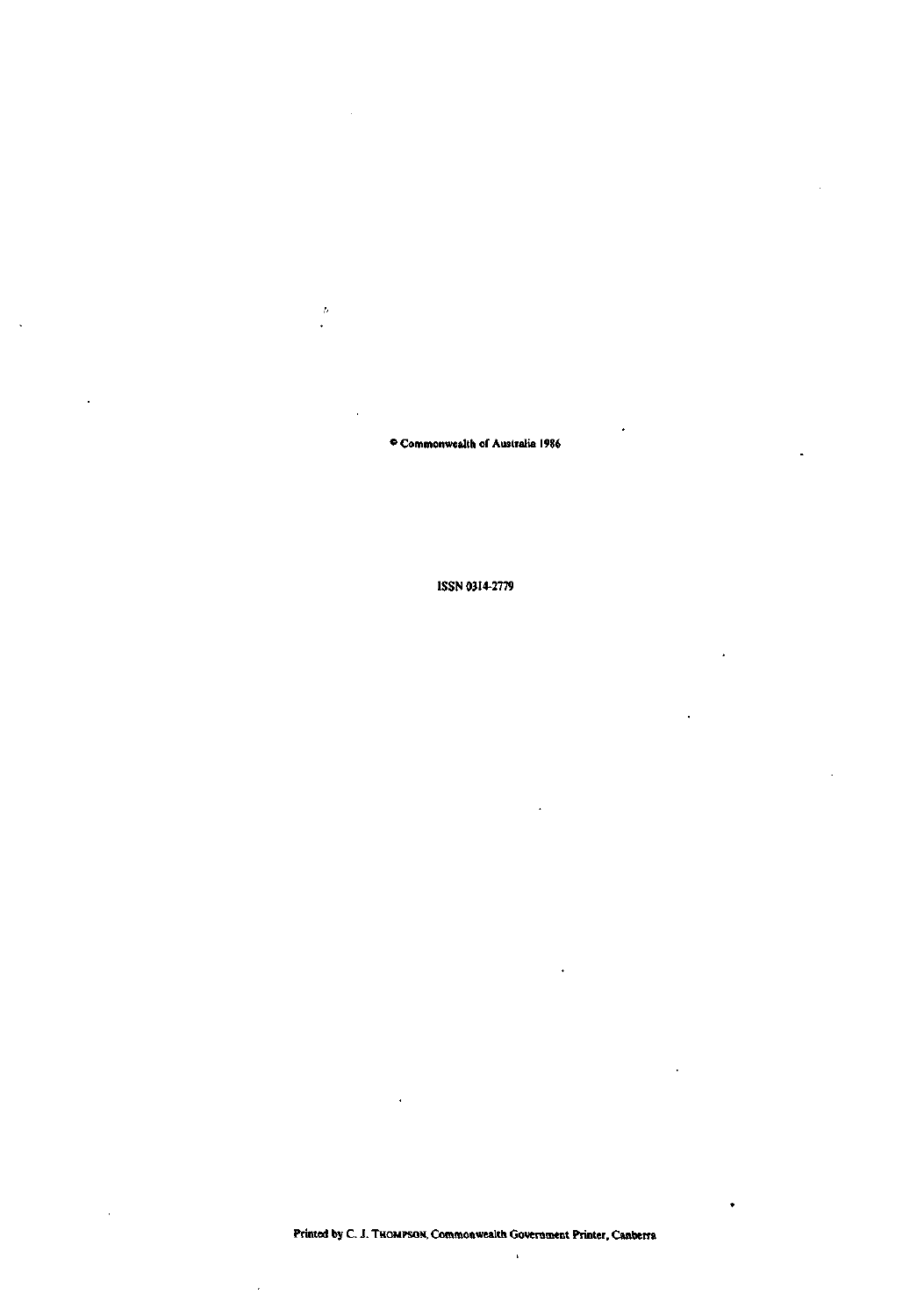| PHONE INQUIRIES<br><b>MAIL INQUIRIES</b> |                                                  | . about these statistics-contact Mr Jack Colwell on Canberra (062) 52 6325 or any ABS<br>State office.                                                                                                                                                                                                                                                                                                                                                               |                                                                                                                                                                                                                                                                                                                                                                                                                              |  |                                                                                                                                                                                                                                |                 |  |                                                                                  |  |                                                          |  |  |                    |  |  |  |  |                     |
|------------------------------------------|--------------------------------------------------|----------------------------------------------------------------------------------------------------------------------------------------------------------------------------------------------------------------------------------------------------------------------------------------------------------------------------------------------------------------------------------------------------------------------------------------------------------------------|------------------------------------------------------------------------------------------------------------------------------------------------------------------------------------------------------------------------------------------------------------------------------------------------------------------------------------------------------------------------------------------------------------------------------|--|--------------------------------------------------------------------------------------------------------------------------------------------------------------------------------------------------------------------------------|-----------------|--|----------------------------------------------------------------------------------|--|----------------------------------------------------------|--|--|--------------------|--|--|--|--|---------------------|
|                                          |                                                  | · about other statistics and ABS services-contact Information Services on Canberra<br>(062) 52 6627 or any ABS State office.                                                                                                                                                                                                                                                                                                                                         |                                                                                                                                                                                                                                                                                                                                                                                                                              |  |                                                                                                                                                                                                                                |                 |  |                                                                                  |  |                                                          |  |  |                    |  |  |  |  |                     |
|                                          |                                                  | State office.                                                                                                                                                                                                                                                                                                                                                                                                                                                        | . write to Information Services, ABS, P.O. Box 10, Belconnen, A.C.T. 2616 or any ABS                                                                                                                                                                                                                                                                                                                                         |  |                                                                                                                                                                                                                                |                 |  |                                                                                  |  |                                                          |  |  |                    |  |  |  |  |                     |
|                                          | ON VIATEL                                        | • key *656# for selected economic, social and demographic statistics on V/ATEL.                                                                                                                                                                                                                                                                                                                                                                                      |                                                                                                                                                                                                                                                                                                                                                                                                                              |  |                                                                                                                                                                                                                                |                 |  |                                                                                  |  |                                                          |  |  |                    |  |  |  |  |                     |
|                                          |                                                  |                                                                                                                                                                                                                                                                                                                                                                                                                                                                      |                                                                                                                                                                                                                                                                                                                                                                                                                              |  |                                                                                                                                                                                                                                | <b>CONTENTS</b> |  |                                                                                  |  |                                                          |  |  |                    |  |  |  |  |                     |
| Chapter                                  |                                                  |                                                                                                                                                                                                                                                                                                                                                                                                                                                                      |                                                                                                                                                                                                                                                                                                                                                                                                                              |  |                                                                                                                                                                                                                                |                 |  |                                                                                  |  |                                                          |  |  |                    |  |  |  |  | Page                |
|                                          |                                                  | List of Tables and Charts                                                                                                                                                                                                                                                                                                                                                                                                                                            |                                                                                                                                                                                                                                                                                                                                                                                                                              |  | and the company of the company of the company of the company of the company of the company of the company of the company of the company of the company of the company of the company of the company of the company of the comp |                 |  |                                                                                  |  |                                                          |  |  |                    |  |  |  |  | ν                   |
| $\ddotsc$<br>$\ddot{\phantom{0}}$        | General Information                              |                                                                                                                                                                                                                                                                                                                                                                                                                                                                      | $\mathbf{y} = \mathbf{y} + \mathbf{y} + \mathbf{y} + \mathbf{y} + \mathbf{y} + \mathbf{y} + \mathbf{y} + \mathbf{y} + \mathbf{y} + \mathbf{y} + \mathbf{y} + \mathbf{y} + \mathbf{y} + \mathbf{y} + \mathbf{y} + \mathbf{y} + \mathbf{y} + \mathbf{y} + \mathbf{y} + \mathbf{y} + \mathbf{y} + \mathbf{y} + \mathbf{y} + \mathbf{y} + \mathbf{y} + \mathbf{y} + \mathbf{y} + \mathbf{y} + \mathbf{y} + \mathbf{y} + \mathbf$ |  |                                                                                                                                                                                                                                |                 |  |                                                                                  |  |                                                          |  |  |                    |  |  |  |  | х<br>xi             |
| $\ddot{\phantom{1}}$                     |                                                  | Preface<br>Introduction — Recent ABS Developments in Labour Statistics                                                                                                                                                                                                                                                                                                                                                                                               |                                                                                                                                                                                                                                                                                                                                                                                                                              |  |                                                                                                                                                                                                                                |                 |  |                                                                                  |  |                                                          |  |  |                    |  |  |  |  | xii                 |
| $\ddot{\phantom{1}}$                     | <b>Summary of Findings</b>                       |                                                                                                                                                                                                                                                                                                                                                                                                                                                                      | المتواطن والمتعارف والمتأمر والمتابع المواطن والمتابع المتابع المتابع                                                                                                                                                                                                                                                                                                                                                        |  |                                                                                                                                                                                                                                |                 |  |                                                                                  |  |                                                          |  |  |                    |  |  |  |  | xiv                 |
| 1                                        |                                                  | SOCIO-DEMOGRAPHIC CHARACTERISTICS OF THE POPULATION                                                                                                                                                                                                                                                                                                                                                                                                                  |                                                                                                                                                                                                                                                                                                                                                                                                                              |  |                                                                                                                                                                                                                                |                 |  |                                                                                  |  |                                                          |  |  |                    |  |  |  |  |                     |
|                                          | <b>Resident Population</b><br>Permanent Arrivals |                                                                                                                                                                                                                                                                                                                                                                                                                                                                      | $\mathbf{r} = \mathbf{r} - \mathbf{r}$ , where $\mathbf{r} = \mathbf{r} - \mathbf{r}$                                                                                                                                                                                                                                                                                                                                        |  |                                                                                                                                                                                                                                |                 |  |                                                                                  |  |                                                          |  |  |                    |  |  |  |  |                     |
|                                          |                                                  | Projected Population: 1985-2021 (a) $\therefore$ $\therefore$ $\therefore$ $\therefore$ $\therefore$ $\therefore$ $\therefore$ $\therefore$ $\therefore$ $\therefore$ $\therefore$ $\therefore$ $\therefore$ $\therefore$ $\therefore$ $\therefore$ $\therefore$ $\therefore$ $\therefore$ $\therefore$ $\therefore$ $\therefore$ $\therefore$ $\therefore$ $\therefore$ $\therefore$ $\therefore$ $\therefore$ $\therefore$ $\therefore$ $\therefore$               | the contract of the contract of the contract of the contract of the contract of the contract of the contract of                                                                                                                                                                                                                                                                                                              |  |                                                                                                                                                                                                                                |                 |  |                                                                                  |  |                                                          |  |  |                    |  |  |  |  | ۰3<br>$\frac{5}{6}$ |
|                                          | <b>Migrants</b>                                  | المواطن والمتناطي والمتناطين والمتناطين والمتناطين والمتناطين والمتناطين والمتناطين والمتناطين والمتناطين                                                                                                                                                                                                                                                                                                                                                            |                                                                                                                                                                                                                                                                                                                                                                                                                              |  |                                                                                                                                                                                                                                |                 |  |                                                                                  |  |                                                          |  |  |                    |  |  |  |  |                     |
|                                          |                                                  | Internal Migration and a contract that is a contract of the contract of the contract of the contract of the contract of the contract of the contract of the contract of the contract of the contract of the contract of the co<br>Family Status And All Andrew Article And All Andrew Article And All Andrew Article And All Andrew Article And                                                                                                                      |                                                                                                                                                                                                                                                                                                                                                                                                                              |  |                                                                                                                                                                                                                                |                 |  |                                                                                  |  |                                                          |  |  |                    |  |  |  |  | 8<br>10             |
|                                          |                                                  | <b>Educational Attainment</b>                                                                                                                                                                                                                                                                                                                                                                                                                                        | المنابي والمواريق القارية القارية القارية القارية القارية والمنابين والمنابين والمنابين                                                                                                                                                                                                                                                                                                                                      |  |                                                                                                                                                                                                                                |                 |  |                                                                                  |  |                                                          |  |  |                    |  |  |  |  | $\mathbf{1}$        |
| 2                                        | <b>LABOUR FORCE</b>                              |                                                                                                                                                                                                                                                                                                                                                                                                                                                                      |                                                                                                                                                                                                                                                                                                                                                                                                                              |  |                                                                                                                                                                                                                                |                 |  |                                                                                  |  |                                                          |  |  |                    |  |  |  |  |                     |
|                                          |                                                  | Sources of Labour Force Growth Alberta Albert Albert Albert Albert Albert Albert Albert Albert Albert Albert A                                                                                                                                                                                                                                                                                                                                                       |                                                                                                                                                                                                                                                                                                                                                                                                                              |  |                                                                                                                                                                                                                                |                 |  |                                                                                  |  |                                                          |  |  |                    |  |  |  |  | 12                  |
|                                          |                                                  | Participation Rates and the contract of the contract of the contract of the contract of the contract of the contract of the contract of the contract of the contract of the contract of the contract of the contract of the co                                                                                                                                                                                                                                       |                                                                                                                                                                                                                                                                                                                                                                                                                              |  |                                                                                                                                                                                                                                |                 |  |                                                                                  |  |                                                          |  |  |                    |  |  |  |  | 13                  |
|                                          | Labour Force Status                              |                                                                                                                                                                                                                                                                                                                                                                                                                                                                      | المتواطن والمناطق والمناطق والمناطق والمتاط والمتناطق والمناطق والمناطق والمناطق                                                                                                                                                                                                                                                                                                                                             |  |                                                                                                                                                                                                                                |                 |  |                                                                                  |  |                                                          |  |  |                    |  |  |  |  | 15<br>20            |
|                                          |                                                  | Labour Force Experience<br>Leavers from Educational Institutions<br>experience and the contract of the contract of the contract of the contract of the contract of the contract of                                                                                                                                                                                                                                                                                   |                                                                                                                                                                                                                                                                                                                                                                                                                              |  |                                                                                                                                                                                                                                |                 |  |                                                                                  |  |                                                          |  |  |                    |  |  |  |  | 21                  |
|                                          |                                                  | <b>Educational Attendance</b><br>Educational Attainment and a subset of the state of the state of the state of the state of the state of the state of the state of the state of the state of the state of the state of the state of the state of the state of t                                                                                                                                                                                                      | and the contract of the contract of the contract of the contract of the contract of the contract of the contract of the contract of the contract of the contract of the contract of the contract of the contract of the contra                                                                                                                                                                                               |  |                                                                                                                                                                                                                                |                 |  |                                                                                  |  |                                                          |  |  |                    |  |  |  |  | 21<br>24            |
|                                          |                                                  | Family Status and a series of the contract of the status of the status of the status of the status of the status of the status of the status of the status of the status of the status of the status of the status of the stat                                                                                                                                                                                                                                       |                                                                                                                                                                                                                                                                                                                                                                                                                              |  |                                                                                                                                                                                                                                |                 |  |                                                                                  |  |                                                          |  |  |                    |  |  |  |  | 26                  |
|                                          |                                                  | Re-entrants into The Labour Force Acceleration Acceleration and Acceleration and Acceleration and Acceleration                                                                                                                                                                                                                                                                                                                                                       |                                                                                                                                                                                                                                                                                                                                                                                                                              |  |                                                                                                                                                                                                                                |                 |  |                                                                                  |  |                                                          |  |  |                    |  |  |  |  | 31<br>33            |
|                                          |                                                  | Retirement Intentions residence in the contract of the state of the contract of the contract of the contract of the contract of the contract of the contract of the contract of the contract of the contract of the contract o                                                                                                                                                                                                                                       |                                                                                                                                                                                                                                                                                                                                                                                                                              |  |                                                                                                                                                                                                                                |                 |  |                                                                                  |  |                                                          |  |  |                    |  |  |  |  | 35                  |
| 3                                        |                                                  | EMPLOYMENT AND UNDEREMPLOYMENT                                                                                                                                                                                                                                                                                                                                                                                                                                       |                                                                                                                                                                                                                                                                                                                                                                                                                              |  |                                                                                                                                                                                                                                |                 |  |                                                                                  |  |                                                          |  |  |                    |  |  |  |  |                     |
|                                          | <b>Employed Persons</b>                          |                                                                                                                                                                                                                                                                                                                                                                                                                                                                      | the control of the control of                                                                                                                                                                                                                                                                                                                                                                                                |  |                                                                                                                                                                                                                                |                 |  |                                                                                  |  |                                                          |  |  |                    |  |  |  |  | 37                  |
|                                          |                                                  | Employment/Population Ratios<br>Status of Worker Alberta Alberta Alberta Alberta Alberta Alberta Alberta Alberta Alberta Alberta Alberta Albert                                                                                                                                                                                                                                                                                                                      |                                                                                                                                                                                                                                                                                                                                                                                                                              |  |                                                                                                                                                                                                                                |                 |  |                                                                                  |  |                                                          |  |  |                    |  |  |  |  | 40<br>41            |
|                                          | Industry                                         | and a series of the company of the series of the company of the series of the series of the series of the series of the series of the series of the series of the series of the series of the series of the series of the seri                                                                                                                                                                                                                                       |                                                                                                                                                                                                                                                                                                                                                                                                                              |  |                                                                                                                                                                                                                                |                 |  |                                                                                  |  | $\sigma_{\rm L}$ , $\sigma_{\rm C}$ , $\sigma_{\rm C}$ , |  |  |                    |  |  |  |  | 42                  |
|                                          |                                                  | Occupation and the contract of the contract of the contract of the contract of the contract of the contract of the contract of the contract of the contract of the contract of the contract of the contract of the contract of                                                                                                                                                                                                                                       |                                                                                                                                                                                                                                                                                                                                                                                                                              |  |                                                                                                                                                                                                                                |                 |  |                                                                                  |  |                                                          |  |  |                    |  |  |  |  | 45                  |
|                                          |                                                  | Full-time and Part-time Status and all the status and the status of the status of the status of the status of the status of the status of the status of the status of the status of the status of the status of the status of<br><b>Educational Attainment</b> and a series and a series of the series and a series of the series of the series of the series of the series of the series of the series of the series of the series of the series of the series of t |                                                                                                                                                                                                                                                                                                                                                                                                                              |  |                                                                                                                                                                                                                                |                 |  | $\mathbf{r}$ and $\mathbf{r}$ and $\mathbf{r}$ and $\mathbf{r}$ and $\mathbf{r}$ |  |                                                          |  |  |                    |  |  |  |  | 48<br>49            |
|                                          |                                                  | <b>Employment Experience</b>                                                                                                                                                                                                                                                                                                                                                                                                                                         | <u>a carra carra carra ta carra carra carra ca</u>                                                                                                                                                                                                                                                                                                                                                                           |  |                                                                                                                                                                                                                                |                 |  |                                                                                  |  |                                                          |  |  |                    |  |  |  |  | 51                  |
|                                          |                                                  | Wage and Salary Earners and Allen and Salary Earners and Allen and Allen and Allen and Allen and Allen and Allen                                                                                                                                                                                                                                                                                                                                                     |                                                                                                                                                                                                                                                                                                                                                                                                                              |  |                                                                                                                                                                                                                                |                 |  | and a straightful control of the state of                                        |  |                                                          |  |  |                    |  |  |  |  | 53<br>55            |
|                                          |                                                  | Multiple Jobholders and a series of the series of the series of the series of the series of the series of the series of the series of the series of the series of the series of the series of the series of the series of the<br>Employed Leavers                                                                                                                                                                                                                    |                                                                                                                                                                                                                                                                                                                                                                                                                              |  |                                                                                                                                                                                                                                |                 |  |                                                                                  |  |                                                          |  |  |                    |  |  |  |  | 57                  |
|                                          | Apprentices<br>Underemployment .                 | <b><i>Contract Contract</i></b>                                                                                                                                                                                                                                                                                                                                                                                                                                      | $\mathbf{r} = \mathbf{r} \cdot \mathbf{r}$ , and $\mathbf{r} = \mathbf{r} \cdot \mathbf{r}$ , and $\mathbf{r} = \mathbf{r} \cdot \mathbf{r}$ , and $\mathbf{r} = \mathbf{r} \cdot \mathbf{r}$                                                                                                                                                                                                                                |  |                                                                                                                                                                                                                                |                 |  |                                                                                  |  |                                                          |  |  |                    |  |  |  |  | 59<br>60            |
|                                          |                                                  |                                                                                                                                                                                                                                                                                                                                                                                                                                                                      |                                                                                                                                                                                                                                                                                                                                                                                                                              |  |                                                                                                                                                                                                                                |                 |  |                                                                                  |  |                                                          |  |  |                    |  |  |  |  |                     |
| 4                                        | <b>UNEMPLOYMENT</b><br><b>Unemployed Persons</b> |                                                                                                                                                                                                                                                                                                                                                                                                                                                                      |                                                                                                                                                                                                                                                                                                                                                                                                                              |  |                                                                                                                                                                                                                                |                 |  |                                                                                  |  |                                                          |  |  |                    |  |  |  |  | 65                  |
|                                          |                                                  | Unemployed Persons<br>Whether Looking for Full-time or Part-time Work                                                                                                                                                                                                                                                                                                                                                                                                |                                                                                                                                                                                                                                                                                                                                                                                                                              |  |                                                                                                                                                                                                                                |                 |  |                                                                                  |  |                                                          |  |  |                    |  |  |  |  | 66                  |
|                                          | <b>Unemployment Rates</b>                        | Birthplace                                                                                                                                                                                                                                                                                                                                                                                                                                                           | and the contract of the contract of the contract of the contract of the contract of the contract of the contract of the contract of the contract of the contract of the contract of the contract of the contract of the contra                                                                                                                                                                                               |  |                                                                                                                                                                                                                                |                 |  |                                                                                  |  |                                                          |  |  |                    |  |  |  |  | 66<br>68            |
|                                          |                                                  | Duration<br>Industry and Occupation of Last Full-time Job                                                                                                                                                                                                                                                                                                                                                                                                            |                                                                                                                                                                                                                                                                                                                                                                                                                              |  |                                                                                                                                                                                                                                |                 |  |                                                                                  |  |                                                          |  |  |                    |  |  |  |  | 69                  |
|                                          |                                                  |                                                                                                                                                                                                                                                                                                                                                                                                                                                                      |                                                                                                                                                                                                                                                                                                                                                                                                                              |  |                                                                                                                                                                                                                                |                 |  |                                                                                  |  |                                                          |  |  |                    |  |  |  |  | 71<br>71            |
|                                          |                                                  | Reason for Leaving Last Full-time Job (Chapter School and Spells of Looking for Work (Chapter School and Chapter School and Spells of Looking for Work (Chapter School and Spells of Looking for Work (Chapter School and Spel                                                                                                                                                                                                                                       |                                                                                                                                                                                                                                                                                                                                                                                                                              |  |                                                                                                                                                                                                                                |                 |  |                                                                                  |  |                                                          |  |  |                    |  |  |  |  | 72                  |
|                                          |                                                  | Difficulties in Finding Work and the contract of the Bifficulties in Finding Work                                                                                                                                                                                                                                                                                                                                                                                    |                                                                                                                                                                                                                                                                                                                                                                                                                              |  |                                                                                                                                                                                                                                |                 |  |                                                                                  |  |                                                          |  |  | <b>Allen Adams</b> |  |  |  |  | 74                  |
|                                          |                                                  | Educational Attainment and the contract of the contract of the contract of the contract of the contract of the contract of the contract of the contract of the contract of the contract of the contract of the contract of the                                                                                                                                                                                                                                       |                                                                                                                                                                                                                                                                                                                                                                                                                              |  |                                                                                                                                                                                                                                |                 |  |                                                                                  |  |                                                          |  |  |                    |  |  |  |  | 75<br>77            |
|                                          | <b>Job Vacancies</b>                             | المتواطن والمستنقل والمستقل والمستقل والمستقل والمستقل والمستقل والمستقل والمناور                                                                                                                                                                                                                                                                                                                                                                                    |                                                                                                                                                                                                                                                                                                                                                                                                                              |  |                                                                                                                                                                                                                                |                 |  |                                                                                  |  |                                                          |  |  |                    |  |  |  |  | 79                  |

 $\sim 2$ 

 $\ddot{\phantom{a}}$ 

 $\hat{\mathbf{r}}$ 

 $\bar{t}$ 

 $\epsilon$ 

ł,

 $\epsilon$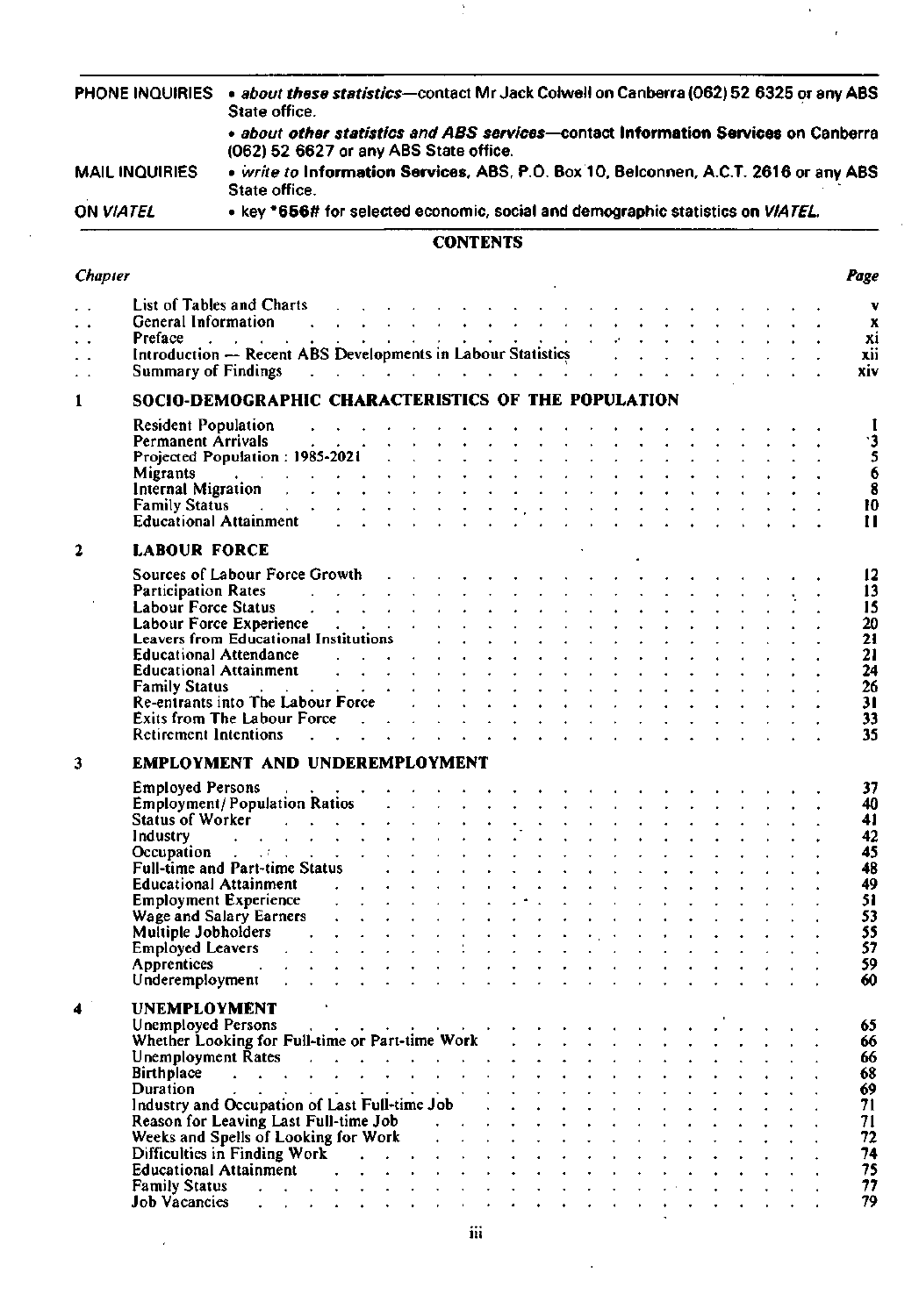## **CONTENTS—***continued*

 $\ddot{\phantom{a}}$ 

| Chapter       |                                                                                                                                                                                                                                                     |                              |                                      | Page |
|---------------|-----------------------------------------------------------------------------------------------------------------------------------------------------------------------------------------------------------------------------------------------------|------------------------------|--------------------------------------|------|
| $5^{\degree}$ | PERSONS NOT IN THE LABOUR FORCE                                                                                                                                                                                                                     |                              |                                      |      |
|               | Details of Persons Not in the Labour Force (e.g. and e.g. and e.g. and e.g. and e.g. and e.g. and e.g. and e.g. and e.g. and e.g. and e.g. and e.g. and e.g. and e.g. and e.g. and e.g. and e.g. and e.g. and e.g. and e.g. an                      |                              |                                      | 80   |
|               | فالقارب والقاربة القراط القراط القراط القراط القراط القراط القراط القراط القراط التراط التراط التراط<br>Age                                                                                                                                         |                              |                                      | 80   |
|               | Family Status and a contract of the contract of the contract of the contract of the contract of the contract of the contract of the contract of the contract of the contract of the contract of the contract of the contract o                      |                              |                                      | 82   |
|               | Major Activity and a contract that is a contract of the contract of the contract of the contract of the contract of the contract of the contract of the contract of the contract of the contract of the contract of the contra                      |                              |                                      | 82   |
|               | Educational Institution Attendance and a subset of the set of the set of the set of the set of the set of the set of the set of the set of the set of the set of the set of the set of the set of the set of the set of the se                      |                              |                                      | 83   |
|               |                                                                                                                                                                                                                                                     |                              |                                      | 84   |
|               | Educational Attainment<br>Marginal Attachment to the Labour Force<br>Contact According Labour Force<br>Contact According Labour Force<br>Contact According Labour Force<br>Contact According Labour Force<br>Contact According Labour Forc          |                              |                                      | 85   |
|               |                                                                                                                                                                                                                                                     |                              |                                      |      |
| 6             | AWARD RATES, EARNINGS AND INCOME                                                                                                                                                                                                                    |                              |                                      |      |
|               | Indexes of Award Rates of Pay and a subset of the contract to the contract of Pay and the contract of the contract of the contract of the contract of the contract of the contract of the contract of the contract of the cont                      |                              |                                      | 88   |
|               | Average Weekly Earnings and a contract that is a contract of the contract of the contract of the contract of the contract of the contract of the contract of the contract of the contract of the contract of the contract of t                      |                              |                                      | 92   |
|               | Distribution of Weekly Earnings and a contract of the contract of the contract of the Distribution of Weekly Earnings                                                                                                                               |                              |                                      | 100  |
|               |                                                                                                                                                                                                                                                     |                              |                                      | 105  |
|               | All Income Recipients: Principal Income Sources (a) and a set of the set of the set of the set of the set of the set of the set of the set of the set of the set of the set of the set of the set of the set of the set of the                      |                              |                                      | 106  |
| 7             | <b>NON-WAGE BENEFITS</b>                                                                                                                                                                                                                            |                              |                                      |      |
|               | والمواطن والوالد والمتاري والمالد المالد والمالد المالد المالد المالد المالد المالد المالد<br><b>Benefits Received</b>                                                                                                                              |                              |                                      | 107  |
|               | Annual and Long-Service Leave (Allen Allen Allen Allen Allen Allen Allen Allen Allen Allen Allen Allen Allen A                                                                                                                                      |                              |                                      | 112  |
| 8             | HOURS OF WORK, WORK PATTERNS, WORK PREFERENCES AND JOB SATISFACTION                                                                                                                                                                                 |                              |                                      |      |
|               | Hours Worked <b>Fig. 1. The Community of America</b> Community Community Community Community Community Community Community Community Community Community Community Community Community Community Community Community Community Comm                 |                              |                                      | 115  |
|               | <b>Hours Paid</b><br>and the contract of the contract of the contract of the contract of the contract of the contract of the contract of the contract of the contract of the contract of the contract of the contract of the contract of the contra |                              |                                      | 117  |
|               | Occupation and Industry and a subset of the subset of the set of the set of the set of the set of the set of the                                                                                                                                    |                              |                                      | 119  |
|               | Overtime Hours and a contract that is a contract of the contract of the contract of the contract of the contract of the contract of the contract of the contract of the contract of the contract of the contract of the contra                      |                              |                                      | 121  |
|               | Shiftworkers and a contract that the contract of the contract of the contract of the contract of the contract of the contract of the contract of the contract of the contract of the contract of the contract of the contract                       |                              |                                      | 123  |
|               | Preferred Working Arrangements and a subset of the contract of the contract of the contract of the contract of the contract of the contract of the contract of the contract of the contract of the contract of the contract of                      |                              |                                      | 124  |
|               | Job Satisfaction And All Allen Contact the Contact of the Contact of the Contact of the Contact of the Contact of the Contact of the Contact of the Contact of the Contact of the Contact of the Contact of the Contact of the                      |                              |                                      | 125  |
|               |                                                                                                                                                                                                                                                     |                              |                                      |      |
| 9             | <b>INDUSTRIAL RELATIONS</b>                                                                                                                                                                                                                         |                              |                                      |      |
|               | Industrial Disputes response to the contract of the contract of the contract of the contract of the contract of the contract of the contract of the contract of the contract of the contract of the contract of the contract o                      |                              |                                      | 126  |
|               | Trade Unions and the contract of the contract of the contract of the contract of the contract of the contract of the contract of the contract of the contract of the contract of the contract of the contract of the contract                       |                              |                                      | 132  |
|               | Union Membership and a contract that is a contract of the contract of the contract of the contract of the contract of the contract of the contract of the contract of the contract of the contract of the contract of the cont                      |                              |                                      | 132  |
|               | Incidence of Industrial Awards (e.g., e.g., e.g., e.g., e.g., e.g., e.g., e.g., e.g., e.g., e.g., e.g., e.g., e.g., e.g., e.g., e.g., e.g., e.g., e.g., e.g., e.g., e.g., e.g., e.g., e.g., e.g., e.g., e.g., e.g., e.g., e.g.                      |                              |                                      | 134  |
| 10            | <b>INTERNATIONAL COMPARISONS</b>                                                                                                                                                                                                                    |                              |                                      |      |
|               | <b>Estimated Population</b>                                                                                                                                                                                                                         |                              |                                      | 137  |
|               | Civilian Labour Force                                                                                                                                                                                                                               |                              |                                      | 137  |
|               | Labour Force Participation                                                                                                                                                                                                                          |                              |                                      | 139  |
|               | Civilian Employment/Population Ratios                                                                                                                                                                                                               |                              |                                      | 139  |
|               | Civilian Employment<br><b><i>Contract Contract Address</i></b>                                                                                                                                                                                      |                              |                                      | 139  |
|               | <b>Unemployment Rates</b><br>$\mathbf{r} = \mathbf{r} + \mathbf{r} + \mathbf{r}$                                                                                                                                                                    |                              |                                      | 142  |
|               | Indexes of Wages<br>$\mathbf{1}$ $\mathbf{1}$ $\mathbf{1}$ $\mathbf{1}$ $\mathbf{1}$                                                                                                                                                                |                              |                                      | 144  |
|               | Hours of Work                                                                                                                                                                                                                                       |                              |                                      | 145  |
|               | <b>Industrial Disputes</b>                                                                                                                                                                                                                          |                              |                                      | 146  |
|               |                                                                                                                                                                                                                                                     |                              |                                      |      |
|               | <b>APPENDIX 1: Data Sources</b>                                                                                                                                                                                                                     | and the contract of the con- | and the second control of the second | 148  |
|               | <b>APPENDIX II: Technical Notes</b>                                                                                                                                                                                                                 |                              |                                      | 150  |

**IV**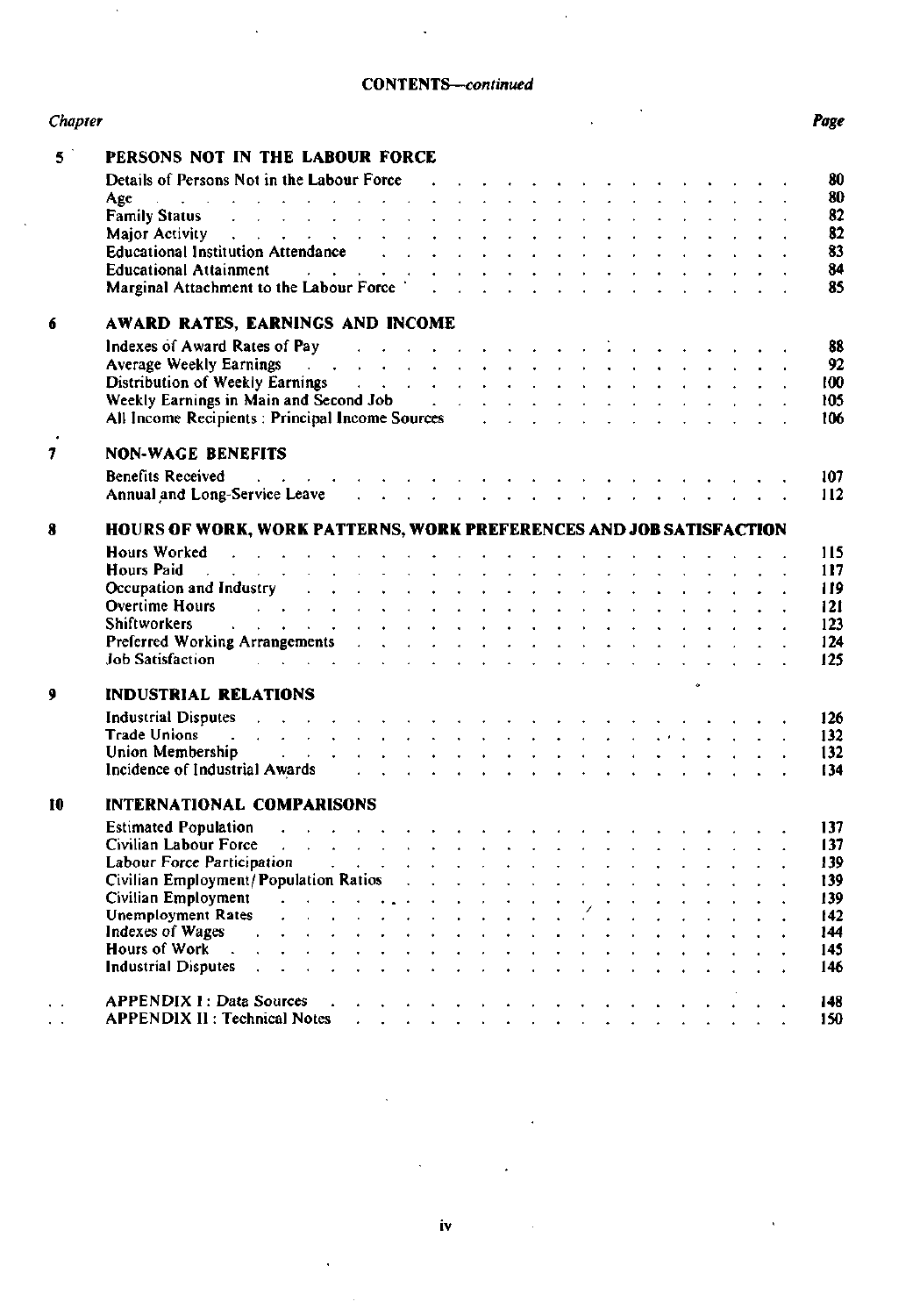## **LIST OF TABLES AND CHARTS**

## **CHAPTER 1: SOCIO-DEMOGRAPHIC CHARACTERISTICS OF THE POPULATION**

| <b>Table</b>    |                                                                                                                                                                                                       | Page                                       |
|-----------------|-------------------------------------------------------------------------------------------------------------------------------------------------------------------------------------------------------|--------------------------------------------|
| 1.1             | Estimated Resident Population: Age                                                                                                                                                                    | $\mathbf{1}$                               |
| 1.2             | Permanent Arrivals : Age by Sex                                                                                                                                                                       | 3                                          |
| 1.3             | Permanent Arrivals: Country of Birth by Age                                                                                                                                                           | 4                                          |
| 1.4             | Migrants Who Arrived in Australia After 1960 Aged 18 and Over: Migration Category and Labour                                                                                                          |                                            |
|                 | Force Status                                                                                                                                                                                          | 6                                          |
| 1.5             | Migrants Who Arrived in Australia After 1960 Aged 18 and Over : Labour Force Status and Year of                                                                                                       |                                            |
|                 | Arrival                                                                                                                                                                                               | 7                                          |
| 1.6             | Persons Who Changed Residence : Labour Force Status by Age                                                                                                                                            | $\begin{array}{c} 8 \\ 8 \\ 9 \end{array}$ |
| 1,7             | Persons Who Changed Residence: Type of Move by Reason                                                                                                                                                 |                                            |
| 1.8             | Persons Who Changed Residence for Employment Reasons : Marital Status by Age                                                                                                                          |                                            |
| 1.9             | Persons Who Changed Residence for Employment Reasons: Type of Move and States                                                                                                                         | $\boldsymbol{9}$                           |
| 1.10            | Civilian Population Aged 15 and Over : Educational Attainment by Age                                                                                                                                  | 11                                         |
| Chart           |                                                                                                                                                                                                       |                                            |
|                 |                                                                                                                                                                                                       |                                            |
| la              | Estimated Resident Population: Age                                                                                                                                                                    | 22555                                      |
| 1 <sub>b</sub>  | Estimated Resident Population : Components of Growth                                                                                                                                                  |                                            |
| 1 <sub>c</sub>  | Projected Population, Australia, 1985 to 2021                                                                                                                                                         |                                            |
| $\overline{1}d$ | Projected Population : Age 15-24, 1985 to 2021                                                                                                                                                        |                                            |
| le              | Projected Population : Age 25-49, 1985 to 2021                                                                                                                                                        |                                            |
| IJ              | Projected Population : Age 50-64, 1985 to 2021                                                                                                                                                        |                                            |
| lg              | Migrants Who Arrived in Australia After 1960 Aged 18 and Over: Place of Last Residence and Year of<br><b>Arrival</b>                                                                                  |                                            |
| 1h              | Migrants Who Arrived in Australia After 1960 Aged 18 and Over: Migration Category, Unemployment                                                                                                       | $\boldsymbol{\hat{z}}$                     |
|                 | Rate and Participation Rate                                                                                                                                                                           | 7                                          |
| 1i.             | <b>Family Status</b>                                                                                                                                                                                  | 10 <sup>°</sup>                            |
|                 |                                                                                                                                                                                                       |                                            |
|                 | <b>CHAPTER 2: THE LABOUR FORCE</b>                                                                                                                                                                    |                                            |
| <b>Table</b>    |                                                                                                                                                                                                       |                                            |
| 2.1             | Labour Force: Sources of Growth                                                                                                                                                                       | 12                                         |
| 2.2             | Participation Rates: Age                                                                                                                                                                              | 14                                         |
| 2.3             | Labour Force Status                                                                                                                                                                                   | 16                                         |
| 2.4             | Labour Force Status of Persons Aged 15-19 Years                                                                                                                                                       | 17                                         |
| 2.5             | Labour Force Status: States and Territories                                                                                                                                                           | 19                                         |
| 2.6             | Labour Force Status : Birthplace                                                                                                                                                                      | 19                                         |
| 2.7             | Labour Force Experience : Participation at Some Time During Reference-Periods by Age                                                                                                                  | 20                                         |
| 2.8             | Labour Force Experience During the Year Ending February                                                                                                                                               | 20                                         |
| 2.9             | Leavers From Educational Institutions : Labour Force Status by Age                                                                                                                                    | 21                                         |
| 2.10            | Persons Aged 15-17 : Whether Attending School, Type of Attendance and Labour Force Status                                                                                                             | 21                                         |
| 2.11            | Leavers Aged 15-64 : Educational Institution Attended and Labour Force Status                                                                                                                         | 22                                         |
| 2.12            | School Leavers: Type of School Attended and Labour Force Status                                                                                                                                       | 23                                         |
| 2.13            | Persons Aged 15 and Over: Educational Attainment and Labour Force Status                                                                                                                              | 24                                         |
| 2.14            | Family Status and Labour Force Status                                                                                                                                                                 | 27                                         |
| 2.15            | Family Status: Labour Force Status and Age                                                                                                                                                            | 28                                         |
| 2.16            | Families : Type of Family, Number of Dependent Children Present, and Employment Status                                                                                                                | 29                                         |
| 2.17            | Married-couple Families: Labour Force Status of Husband and Wife, and Age of Youngest Dependent                                                                                                       |                                            |
|                 | Child                                                                                                                                                                                                 | 30                                         |
| 2.18            | Other Families : Labour Force Status of Family Head and Age of Youngest Dependent Child                                                                                                               | 30                                         |
| 2.19            | Population Aged 15 and Over: Whether in The Labour Force and Whether Re-entered The Labour                                                                                                            |                                            |
|                 | Force                                                                                                                                                                                                 | 31                                         |
| 2.20            | Persons Who had Re-entered the Labour Force: Summary of Characteristics and Whether Working or                                                                                                        | e i                                        |
|                 | Looking For Work                                                                                                                                                                                      | 31                                         |
| 2.21            | Persons Who had Re-entered The Labour Force : Details of Previous Job and Whether Working or                                                                                                          |                                            |
|                 | Looking For Work                                                                                                                                                                                      | 32                                         |
| 2.22            | Persons Who Have Left The Labour Force: Duration in The Labour Force, Whether Intended to                                                                                                             |                                            |
|                 | Return and Age                                                                                                                                                                                        | 33                                         |
| 2.23<br>2.24    | Persons Who Have Left the Labour Force : Whether Intended to Return and Summary of Characteristics<br>Persons Aged 45 and Over Who Intended to Retire From Full-time Work: Summary of Characteristics | 34                                         |
|                 | and Age Intended to Retire                                                                                                                                                                            | 36                                         |
|                 |                                                                                                                                                                                                       |                                            |
|                 | v                                                                                                                                                                                                     |                                            |
|                 |                                                                                                                                                                                                       |                                            |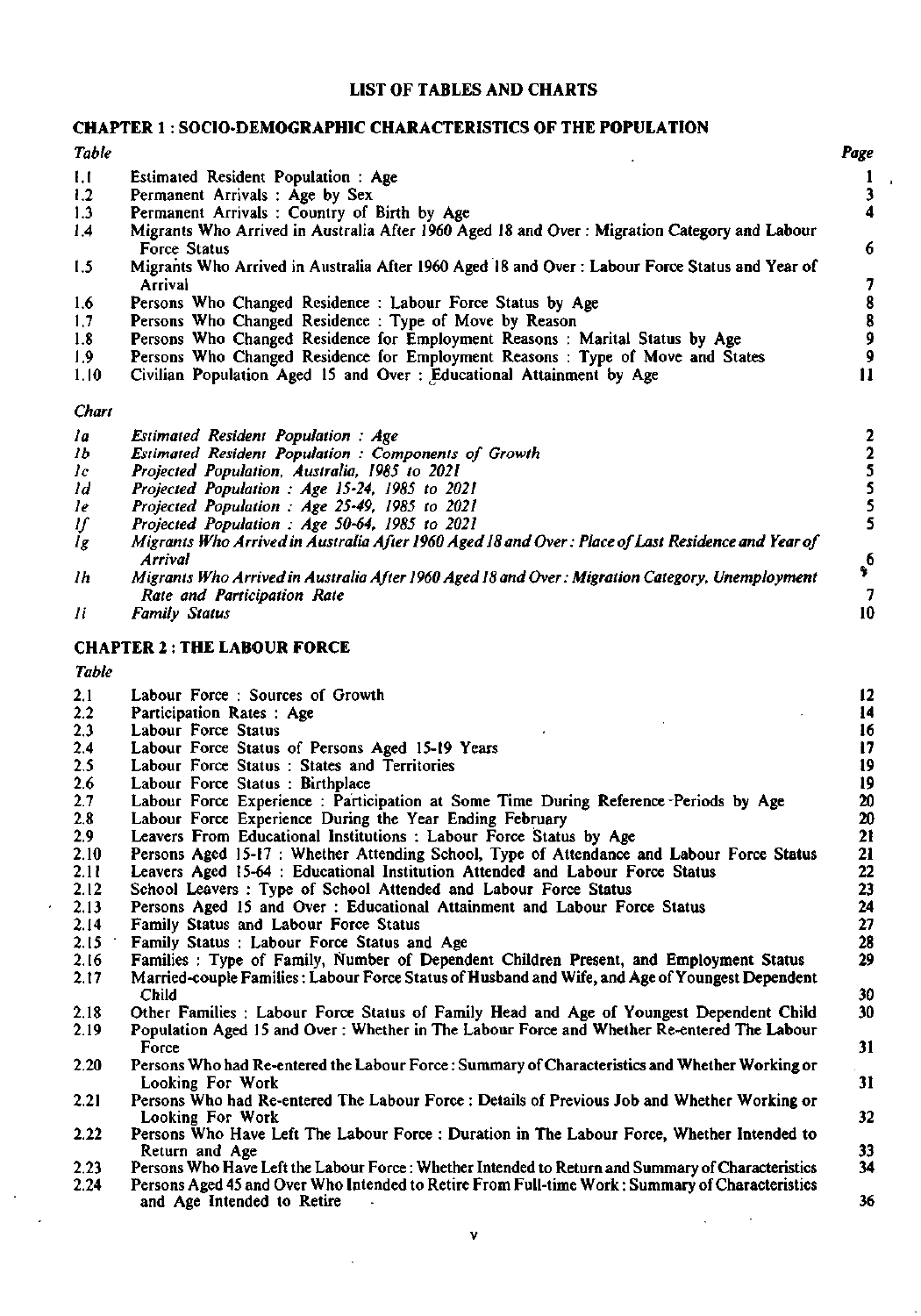## **CHAPTER 2 : THE LABOUR FORCE—***continued*

| <b>Chart</b>                       |                                                                                                  | Page |
|------------------------------------|--------------------------------------------------------------------------------------------------|------|
| 2a                                 | <b>Participation Rates</b>                                                                       |      |
| 2b                                 | Participation Rates: Age                                                                         | 14   |
| 2c                                 | Labour Force Status: Age and Sex                                                                 | 15   |
| 2d                                 | Labour Force Status of Persons Aged 15-19 Years                                                  | 18   |
| 2e                                 | Persons Aged 15-64 : Attendance at an Educational Institution                                    | 22   |
|                                    | Persons Aged 15 and Over : Labour Force Status and Educational Attainment                        | 25   |
| $\frac{2f}{2g}$<br>$\frac{2g}{2h}$ | Labour Force Status of Husband, Wife or Family Head                                              | 26   |
|                                    | Persons Aged 45 and Over: Whether Intended to Retire From Full-time Work and Age Intended to     |      |
|                                    | <b>Retire</b>                                                                                    | 35   |
| 2i                                 | Persons Aged 45 and Over Who Intended to Retire From Full-time Work : Whether Intended to Retire |      |

*Early, Labour Force Status and Status of Worker* 35

**CHAPTER 3 : EMPLOYMENT AND UNDEREMPLOYMENT** 

| <b>Table</b>    |                                                                                                                                     |                 |
|-----------------|-------------------------------------------------------------------------------------------------------------------------------------|-----------------|
| 3.1             | Employed Persons: Full-time and Part-time Workers                                                                                   | 38              |
| 3.2             | Employed Persons: Full-time and Part-time Workers by Age                                                                            | 38              |
| 3.3             | Employed Persons: Annual Change by Marital Status and Sex                                                                           | 40              |
| 3.4             | Employed Persons: Employment/Population Ratios                                                                                      | 40              |
| 3.5             | Employed Persons: Status of Worker                                                                                                  | 41              |
| 3.6             | Employed Persons: Industry                                                                                                          | 42              |
| 3.7             | Employed Persons: Proportions by Industry                                                                                           | 43              |
| 3.8             | Employed Persons: Occupation                                                                                                        | 45              |
| 3.9             | Employed Persons: Proportions by Occupation                                                                                         | 46              |
| 3.10            | Full-time Workers Who Worked Less Than 35 Hours: Reasons                                                                            | 48              |
| 3.11            | Part-time Workers: Whether Preferred to Work More Hours by Age                                                                      | 48              |
| 3.12            | Employed Persons: Educational Attainment                                                                                            | 50              |
| 3.13            | Persons Who Worked at Some Time During the Year Ending February: Jobs Held and Time Worked                                          | 51              |
| 3.14            | Persons Who Worked at Some Time During the Year Ending February: Duration of Current Job                                            | 51              |
| 3.15            | Persons Who Left a Job During the Year Ending February: Reason for Leaving, Marital Status and                                      |                 |
|                 | Age                                                                                                                                 | 52              |
| 3.16            | Employed Wage and Salary Earners: Sector                                                                                            | 53              |
| 3.17            | Employed Wage and Salary Earners: Sector and Industry                                                                               | 55              |
| 3.18            | Multiple Jobholders: Proportion of Labour Force by Occupation of Main Job                                                           | 55 <sub>1</sub> |
| 3.19            | Multiple Jobholders: Second Jobs, Proportion of Total Jobs by Industry                                                              | 56              |
| 3.20            | Employed Leavers Aged 15-24 : Educational Institution Attended and Industry                                                         | 57              |
| 3.21            | Employed Leavers Aged 15-24 : Educational Institution Attended and Occupation                                                       | 58              |
| 3.22            | Apprentices: Year of Apprenticeship and Field of Trade                                                                              | 59              |
| 3.23            | Apprentices: Summary of Characteristics and Year of Apprenticeship                                                                  | 59              |
| 3.24            | Underemployment: Numbers and Underemployment Rates                                                                                  | 60              |
| 3.25            | Civilian Population: Whether Fully Employed or Underemployed                                                                        | 61              |
| 3.26            | Employed Persons: Comparative Profile of Underemployed and Fully Employed                                                           | 62              |
| 3.27            | Underemployed Part-time Workers : Summary of Characteristics                                                                        | 63              |
|                 |                                                                                                                                     |                 |
| Chart           |                                                                                                                                     |                 |
| 3а              | <b>Employed Persons: Marital Status</b>                                                                                             | 37              |
| 3 <sub>b</sub>  | Employed Persons: Annual Change                                                                                                     | 39              |
| $\bm{3c}$       | Employed Persons: Status of Worker                                                                                                  | 41              |
| 3d              | <b>Employed Persons : Industry Indexes</b>                                                                                          | 44              |
| 3e              | <b>Employed Persons: Occupation Indexes</b>                                                                                         | 47              |
| IJ              | <b>Employed Persons: Educational Attainment</b>                                                                                     | 49              |
| $\dot{3}g$      | Employed Wage and Salary Earners : Percentage Growth in Each Sector                                                                 | 53              |
| 3h<br>3i        | Employed Wage and Salary Earners : Private Sector by Industry and Employer Size                                                     | 54<br>54        |
| Зј              | Employed Wage and Salary Earners : Private Sector by Employer Size and Industry<br>Multiple Jobholders : Proportion of Labour Force | 56              |
| Šк              | Employed Leavers Aged 15-24 : Industry                                                                                              | 57              |
| $\overline{31}$ | Employed Leavers Aged 15-24 : Occupation                                                                                            | -58             |
|                 |                                                                                                                                     |                 |

*31 Employed Leavers Aged 15-24 : Occupation* 

J

- *3m Underemployment : Full-time and Part-time Workers*
- *3n Employed Persons : Whether Underemployed or Fully Employed by Industry*
- *3o Underutilisation, Underemployment and Unemployment Rates*

60 61 64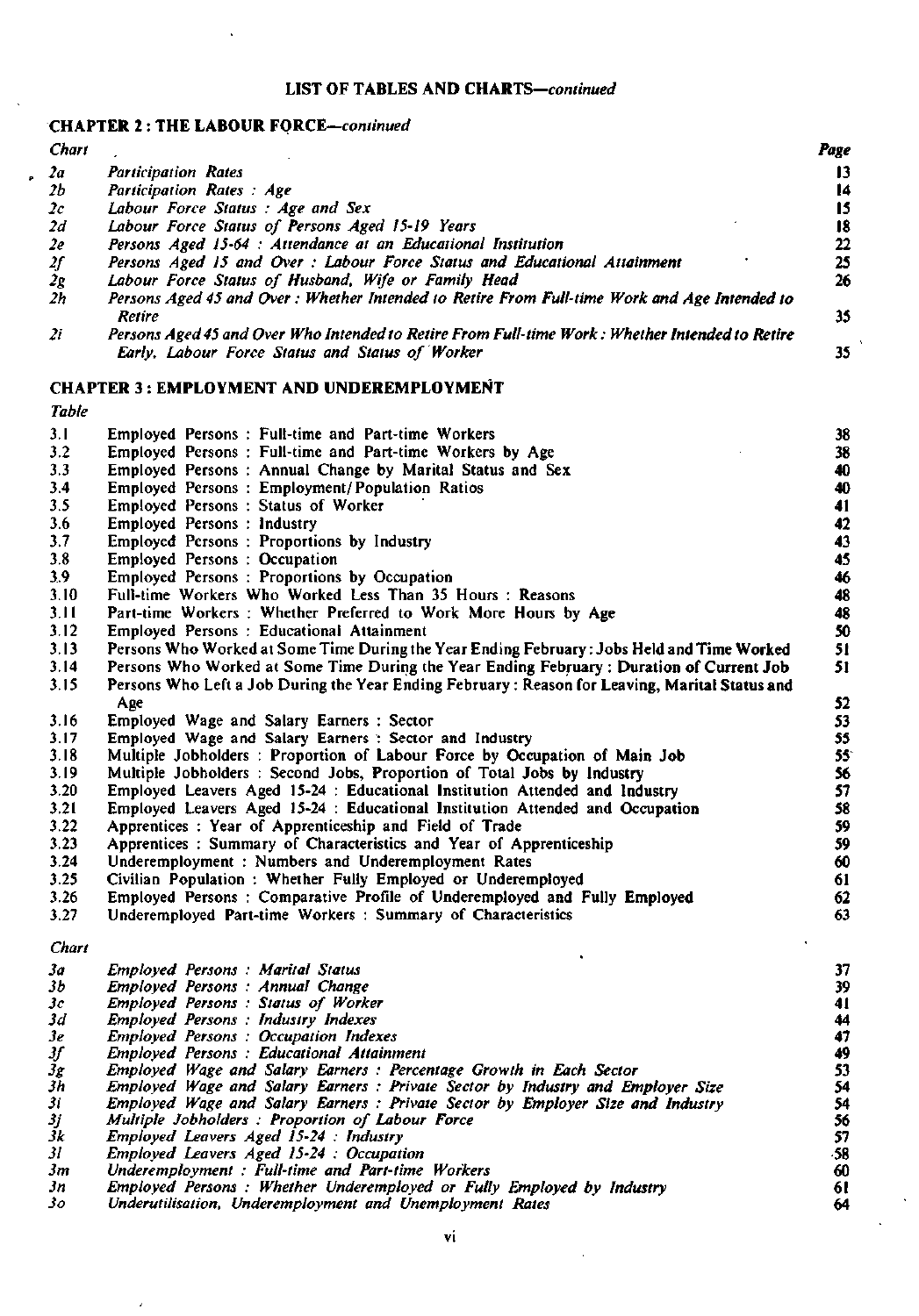$\bar{\mathbf{r}}$ 

J.

## **CHAPTER 4 : UNEMPLOYMENT**

| <b>Table</b> |                                                                                         | Page |
|--------------|-----------------------------------------------------------------------------------------|------|
| 4.1          | Unemployed Persons : Looking for Full-time or Part-time Work                            | 66   |
| 4.2          | Unemployment Rates: Age                                                                 | 67   |
| 4.3          | Unemployed Persons: Birthplace by Age                                                   | 68   |
| 4,4          | Duration of Unemployment                                                                | 69   |
| 4.5          | Unemployed Persons: Industry and Occupation of Last Full-time Job                       | 71   |
| 4.6          | Unemployed Persons: Reason for Leaving Last Job                                         |      |
| 4.7          | Unemployed Persons: Active Steps Taken to Find Work                                     | 72   |
| 4.8          | Persons Who Looked For Work: Number of Spells and Weeks Spent Looking for Work          | 73.  |
| 4.9          | Unemployed Persons: Educational Attainment and Unemployment Rates                       | 75   |
| 4.10         | Unemployed Persons: Educational Attainment and Age                                      | 76   |
| 4.11         | All Families With One or More Members Unemployed : Type of Family and Employment Status | 77   |
| 4.12         | Family Status of Unemployed Persons: Duration of Unemployment                           | 78.  |
| Chart        |                                                                                         |      |

| 4а | Unemployed Persons                                                               | 65  |
|----|----------------------------------------------------------------------------------|-----|
| 4b | Unemployment Rates                                                               | 66  |
| 4с | Unemployed Persons: Age                                                          | 68. |
| 4d | Unemployed Persons: Average Duration of Unemployment and Age                     | 69  |
| 4e | Unemployed Persons: Duration of Unemployment                                     | 70  |
| 4f | Unemployed Persons: Reason for Leaving Last Job                                  | 72. |
| 4g | Persons Looking for Work: Weeks Spent Looking for Work and Age                   |     |
| 4h | Unemployed Persons: Main Difficulty in Finding Work                              | 74  |
| 4i | Unemployed Persons: Main Difficulty in Finding Work and Duration of Unemployment | 74  |
| 4j | Unemployed Persons : Family Status and Unemployment Rates                        | 77. |
| 4k | Job Vacancies : Industry                                                         | 79. |

### **CHAPTER 5 : PERSONS NOT IN THE LABOUR FORCE**

*Table* 

| 5.1 | Population Aged 15 and Over: Labour Force Status                                              | 80 |
|-----|-----------------------------------------------------------------------------------------------|----|
| 5.2 | Persons Not in The Labour force: Age                                                          | 81 |
| 5.3 | Persons Not in The Labour Force: Family Status                                                | 82 |
| 5.4 | Persons Not in The Labour force : Major Activity When Out of The Labour Force                 | 82 |
| 5.5 | Persons Aged 15 to 64 Not in The Labour Force : Attending Educational Institution and Type of |    |
|     | <b>Educational Institution Attending</b>                                                      | 83 |
| 5.6 | Persons Not in The Labour Force: Educational Attainment by Age                                | 84 |
| 5.7 | Persons Wanting to Work: Reason Not Available to Start and Intention to Look for Work         | 85 |
| 5.8 | Persons Not in The Labour Force With Marginal Attachment to The Labour Force: Summary of      |    |
|     | <b>Characteristics</b>                                                                        | 86 |
| 5.9 | Persons Not in The Labour Force, Wanting to Work and Available to Start Work: Reason Not      |    |
|     | Looking                                                                                       | 87 |
|     |                                                                                               |    |

#### *Chart*

| Sа | Persons Not in The Labour Force: Age                                                     | 80 |
|----|------------------------------------------------------------------------------------------|----|
| 5h | Persons Not in The Labour Force: Main Activity                                           | 83 |
| 5c | Population Aged 15 and Over: Labour Force Status                                         | 85 |
| 5d | Persons Not in The Labour Force, Wanting to Work and Available to Start Work: Reason Not |    |
|    | Looking                                                                                  | 87 |

#### **CHAPTER 6 : AWARD RATES, EARNINGS AND INCOME**

| Table |                                                                                                |     |
|-------|------------------------------------------------------------------------------------------------|-----|
| 6.1   | Award Rates of Pay Indexes                                                                     | 89  |
| 6.2   | Award Rates of Pay Indexes: Weekly Wage and Salary Earner Series, Industries                   | 90  |
| 6.3   | Average Weekly Earnings of Employees                                                           | 92  |
| 6.4   | Average Weekly Earnings: Non-Managerial Full-time Adult Employees, Industries                  | 97  |
| 6.5   | Average Weekly Earnings: Non-Managerial Full-time Employees, Occupation                        | 99  |
| 6.6   | Weekly Earnings of All Employees : Distribution by Age                                         | 102 |
| 6.7   | Weekly Earnings of All Employees : Distribution by Marital Status                              | 103 |
| 6.8   | Weekly Earnings of All Employees: Distribution by Family Status                                | 104 |
| 6.9   | Weekly Earnings of Employees With a Second Job: Earnings in Main Job by Earnings in Second Job | 106 |
| 6.10  | All Income Recipients: Principal Source of Total Annual Income                                 | 106 |

vü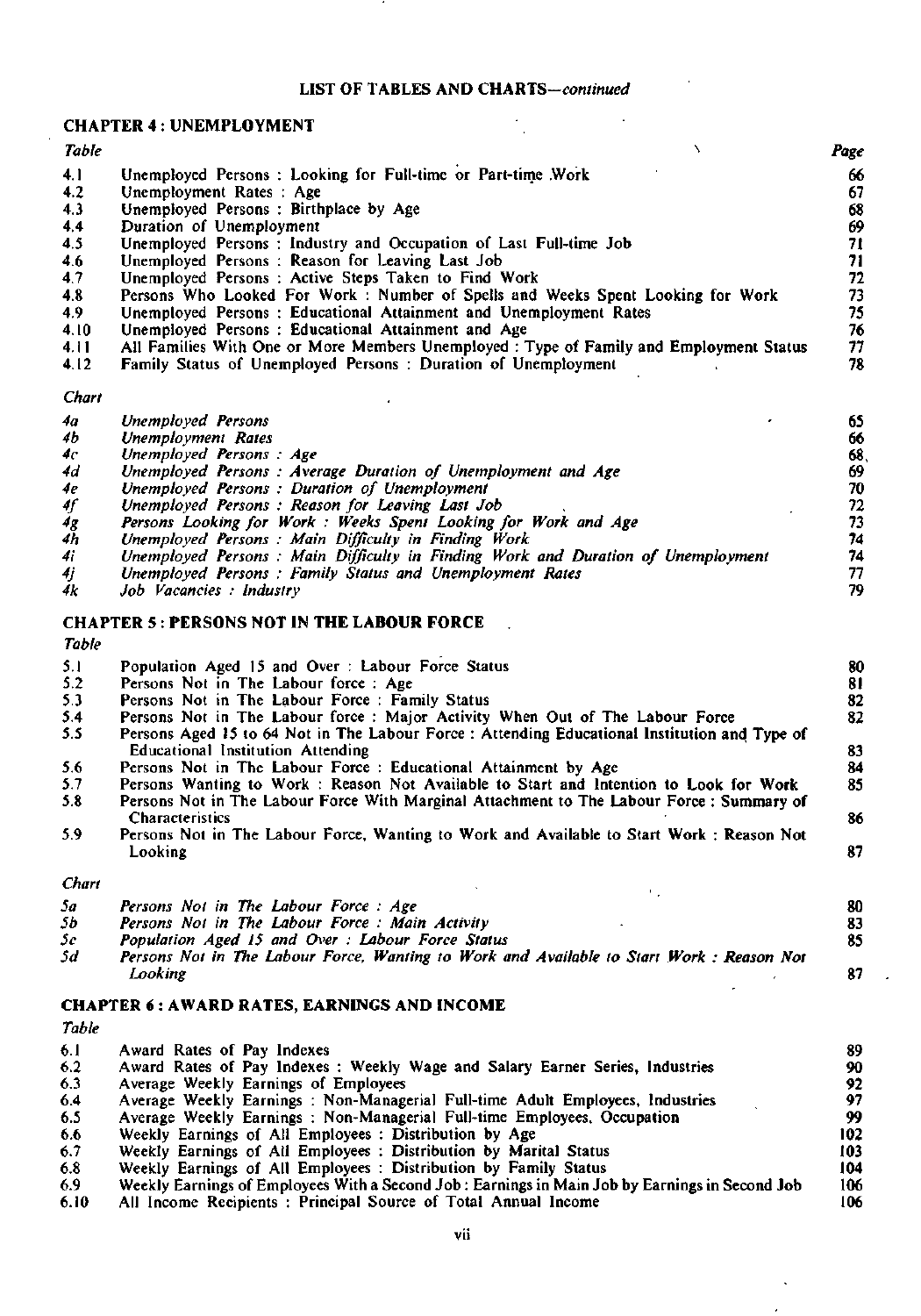## **CHAPTER 6 : AWARD RATES, EARNINGS AND INCOME—continued**

 $\mathbf{r}$ 

### *Chart*

| бa  | Award Rates, Average Weekly Earnings and Consumer Prices, Annual Change                        | 88  |
|-----|------------------------------------------------------------------------------------------------|-----|
| 6b  | Award Rates of Pay Indexes : Weekly Adult Wage and Salary Earner Series                        | 89  |
| 6с. | Award Rates of Pay Indexes: Annual Change                                                      | 91  |
| 6d  | Award Rates of Pay Indexes: Wage and Salary Earners, Annual Percentage Change                  | 91  |
| бe  | Average Weekly Earnings: Sector                                                                | 92  |
| бſ  | Average Weekly Earnings: Annual Percentage Change, Males                                       | 93  |
| бg  | Average Weekly Earnings : Full-time Non-managerial Employees, Private Sector by Employer Size  | 93  |
| 6h  | Average Weekly Earnings : Full-time Non-managerial Employees, Composition                      | 94  |
| бi  | Average Weekly Earnings: Non-managerial Employees, Full-time and Part-time                     | 95  |
| бj  | Average Weekly Earnings : Non-managerial Full-time Adult Employees, Selected Industries        | 96  |
| 6k  | Average Weekly Earnings: Non-managerial Full-time Adult Employees, Selected Occupations        | 98  |
| 61  | Average Weekly Earnings: Non-managerial Full-time and Part-time Employees, Percentage Increase | 100 |
| 6m  | Weekly Earnings of All Employees : Distribution by Sex                                         | 100 |
| 6n  | Weekly Earnings of All Employees : Distribution by Family Status                               | 101 |
| 60  | Weekly Earnings of Full-time Employees: Distribution by Age Group                              | 101 |
| бp  | Weekly Earnings in Main Job : Full-time Employees, Distribution for Selected Occupation Groups | 105 |

## **CHAPTER 7 : NON-WAGE BENEFITS**

|--|

| -7.1 | Type of Benefit Received By Age, All Employees                                | 108  |
|------|-------------------------------------------------------------------------------|------|
| 7.2  | All Employees: Type of Benefit Received by Occupation                         | 109  |
| 7.3  | All Employees : Type of Benefit Received and Weekly Earnings in Main Job      | 110  |
| 7.4  | All Employees: Type of Benefit Received, Industry and Sector                  | 11 L |
| 7.5  | All Employees: Number of Weeks of Leave Taken                                 | 112  |
| 7.6  | All Employees : Type of Leave Taken                                           | 113  |
| 7.7  | All Employees : Number of Weeks of Leave Taken and Summary of Characteristics | 114  |
|      |                                                                               |      |

#### *Chart*

| 7а | All Employees: Type of Benefit Received (Proportions)                                      | 107  |
|----|--------------------------------------------------------------------------------------------|------|
| 7b | All Employees: Number of Benefits Received                                                 | l 12 |
| 7c | All Employees : Occupation and Proportion of Employees Who Took Annual and/or Long-Service |      |
|    | Leave                                                                                      | 13   |

# **CHAPTER 8 : HOURS OF WORK, WORK PATTERNS, WORK PREFERENCES AND JOB SATISFACTION**

| Table |                                                                                     |     |
|-------|-------------------------------------------------------------------------------------|-----|
| 8.1   | Employed Persons: Aggregate and Average Weekly Hours Worked                         | 116 |
| 8.2   | Average Weekly Hours Worked: Occupation                                             | 119 |
| 8.3   | Average Weekly Hours Worked: Industry                                               | 120 |
| 8.4   | Average Weekly Overtime Hours Paid For : Industry                                   | 122 |
| 8.5   | Shiftworkers: Frequency of Change in Shifts, Number of Shifts Worked and Occupation | 123 |
| 8.6   | Preference for Permanent or Casual Work: Usual Hours Worked                         | 124 |
| 8.7   | Overall Level of Job Satisfaction: Occupation                                       | 125 |
| Chart |                                                                                     |     |

| 8а | Hours Worked By Employed Persons                                                           | 115 |
|----|--------------------------------------------------------------------------------------------|-----|
| 86 | Hours Paid: Non-managerial Full-time Adults, Distribution                                  | 117 |
| 8c | Hours Paid: Non-managerial Part-time Employees, Distribution                               | 117 |
| 8d | Average Weekly Hours Paid for Ordinary Time and Overtime : Non-managerial Full-time Adults | 118 |
| 8e | Overtime Hours Paid For : Selected Industries                                              | 121 |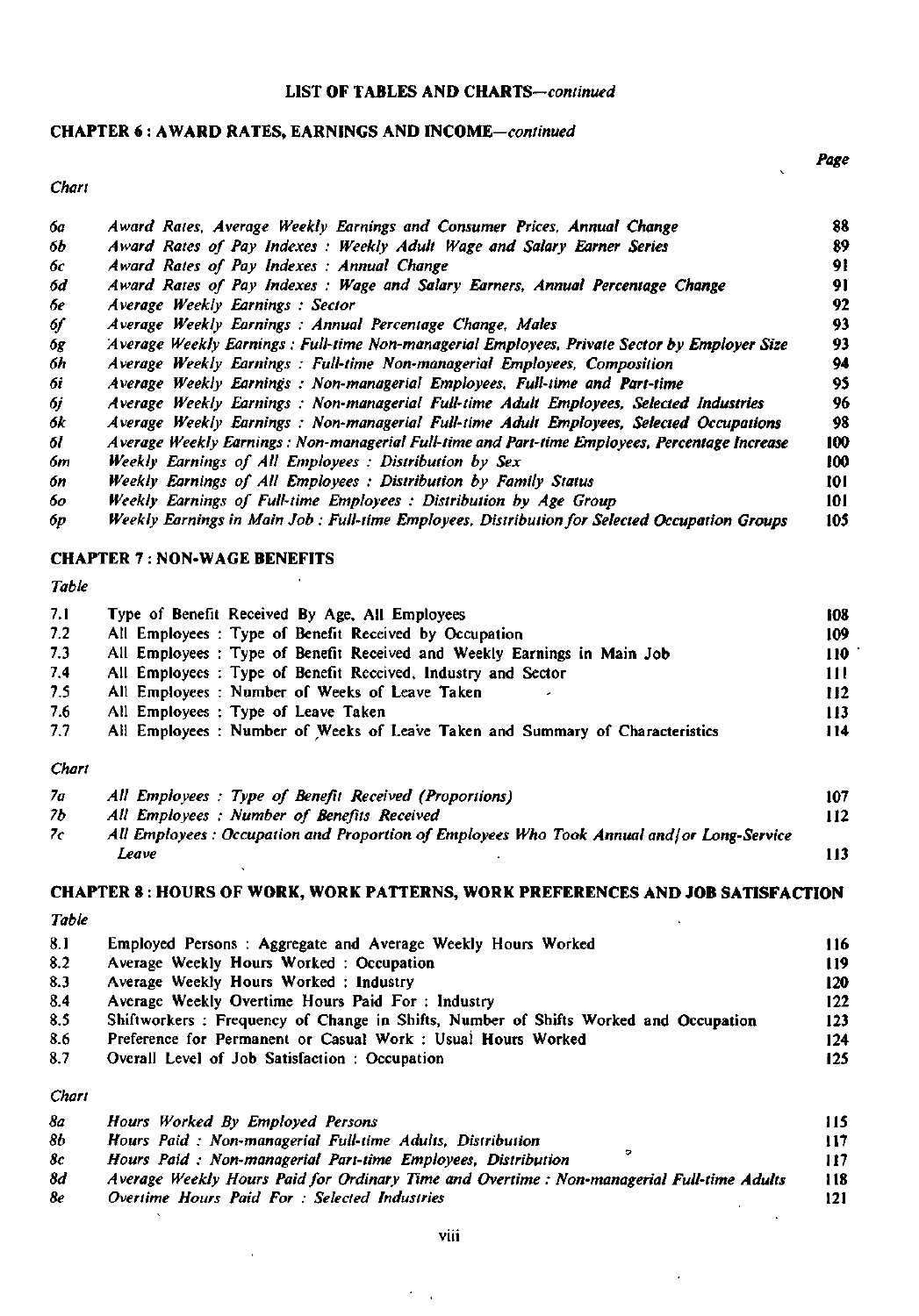$\bar{\lambda}$ 

## **CHAPTER 9 : INDUSTRIAL RELATIONS**

| <b>Table</b> |                                                                          | Page |
|--------------|--------------------------------------------------------------------------|------|
| 9.1          | Summary of Industrial Disputes                                           | 126  |
| 9.2          | Industrial Disputes : Working Days Lost Per Thousand Employees, Industry | 128  |
| 9.3          | Industrial Disputes: Working Days Lost, Industry and Cause               | 130  |
| 9.4          | Industrial Disputes: Working Days Lost, Industry and Duration            | 131  |
| 9.5          | Trade Unions: Number of Members                                          | 132  |
| 9.6          | Trade Unions: Classification By Size of Membership                       | 132  |
| 9.7          | Incidence of Awards: Employee Categories by Award Coverage               | 134  |
| 9.8          | Incidence of Awards: All Employees By Occupation Group                   | 136  |
| 9.9          | Incidence of Awards: All Employees By Industry                           | 136  |

## *Chart*

| 9a | Number of Industrial Disputes                                                                  | 127 |
|----|------------------------------------------------------------------------------------------------|-----|
| 9b | Industrial Disputes : Working Days Lost                                                        | 127 |
| 9с | Industrial Disputes : Working Days Lost                                                        | 128 |
| 9d | Industrial Disputes Ending During the Year: Working Days Lost by Cause, Duration and Method of |     |
|    | Settlement                                                                                     | 129 |
| 9е | Trade Unions : Percentage of Unions and Members According to Size of Union                     | 132 |
| 9f | Trade Union Membership: Age                                                                    | 133 |
| 9g | Trade Union Membership: Industry and Sector                                                    | 133 |
| 9h | Award Coverage of Employees                                                                    | 135 |
| 9i | Award Coverage: Employee Categories                                                            | 135 |
|    |                                                                                                |     |

### **CHAPTER 10 : INTERNATIONAL COMPARISONS**

|                                                                                  | 137                                                                                                                                                                                         |
|----------------------------------------------------------------------------------|---------------------------------------------------------------------------------------------------------------------------------------------------------------------------------------------|
| Civilian Labour Force                                                            | 137                                                                                                                                                                                         |
| Civilian Labour Force Participation Rates                                        | 139                                                                                                                                                                                         |
| Civilian Employment/Population Ratios                                            | 139                                                                                                                                                                                         |
| Civilian Employment                                                              | 139                                                                                                                                                                                         |
| Distribution of Employment by Economic Sector                                    | 141                                                                                                                                                                                         |
| Standardised Unemployment Rates                                                  | 142                                                                                                                                                                                         |
| Unemployment Rates: Age                                                          | 142                                                                                                                                                                                         |
| Indexes of Wages in Agriculture and Non-Agricultural Activities                  | 145                                                                                                                                                                                         |
| Hours of Work Per Week in Non-Agricultural Activities                            | 145                                                                                                                                                                                         |
| Industrial Disputes : Number of Disputes, Workers Involved and Working Days Lost | $-147$                                                                                                                                                                                      |
|                                                                                  |                                                                                                                                                                                             |
|                                                                                  | 138                                                                                                                                                                                         |
|                                                                                  | 138                                                                                                                                                                                         |
|                                                                                  | 140                                                                                                                                                                                         |
| Unemployment Rates by Sex                                                        | 143                                                                                                                                                                                         |
|                                                                                  | Estimated Mid-year Population<br>Civilian Labour Force : Percentage Change<br>Civilian Employment : Percentage Change<br>Civilian Employment : Percentage Change and Economic Sector by Sex |

- *We Percentage Change in Consumer Price Indexes and Wages* **144**
- *Wf Industrial Disputes : Proportion of Working Days Lost in Selected Industries* **146**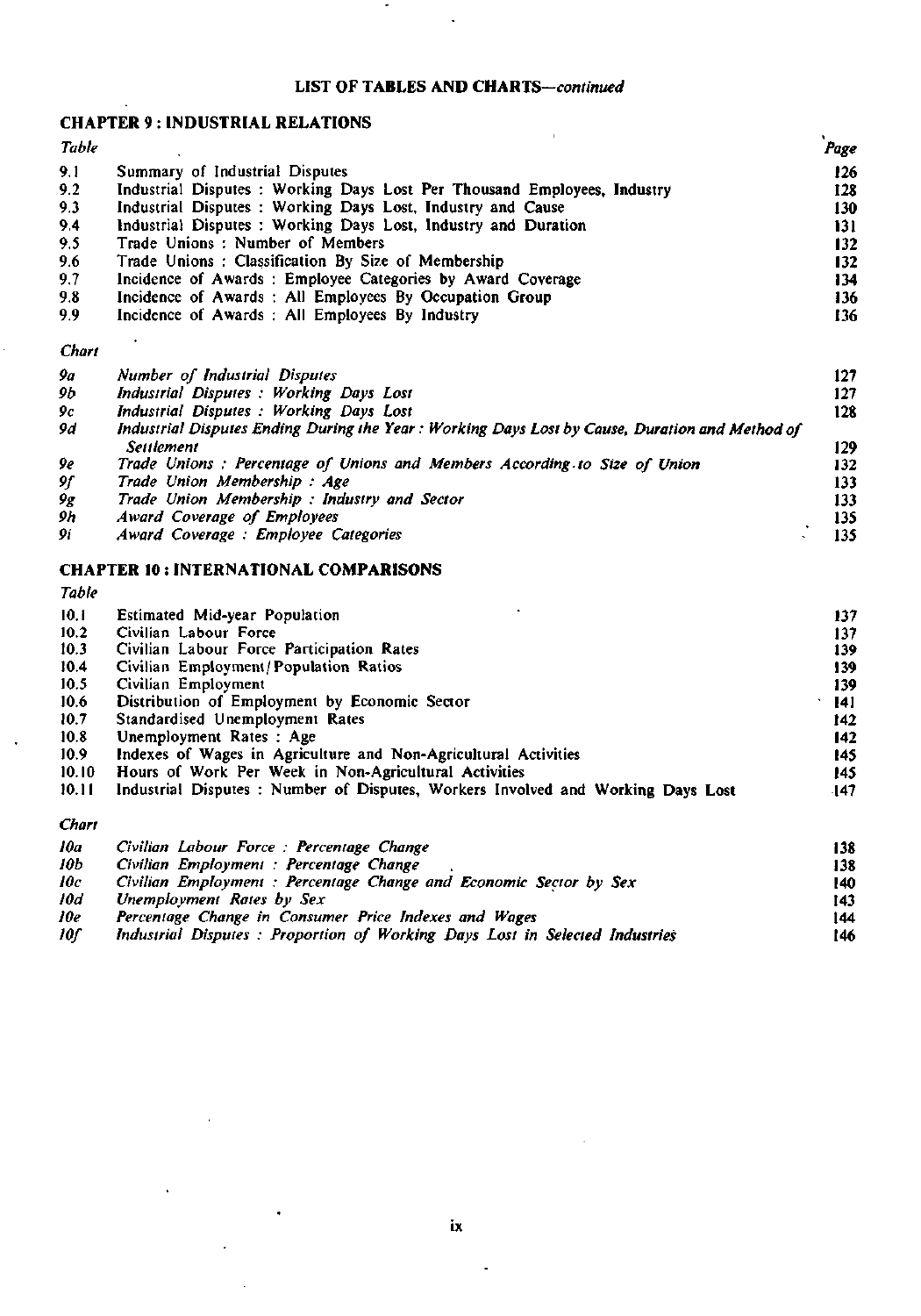# **GENERAL INFORMATION**

## **Symbols**

**The following** *symbols,* **where shown in columns of figures or elsewhere in tables mean:** 

- **n.a. not available** 
	- **. . not applicable**
	- **nil or rounded to zero**
- **n.e.c. not elsewhere classified** 
	- **\* subject to sampling variability too high for most practical uses**
	- **p preliminary figure subject to revision**
	- **r figures or series revised since previous issue**

#### **Other**

**In tables, totals may differ slightly from the sum of the items because of rounding.**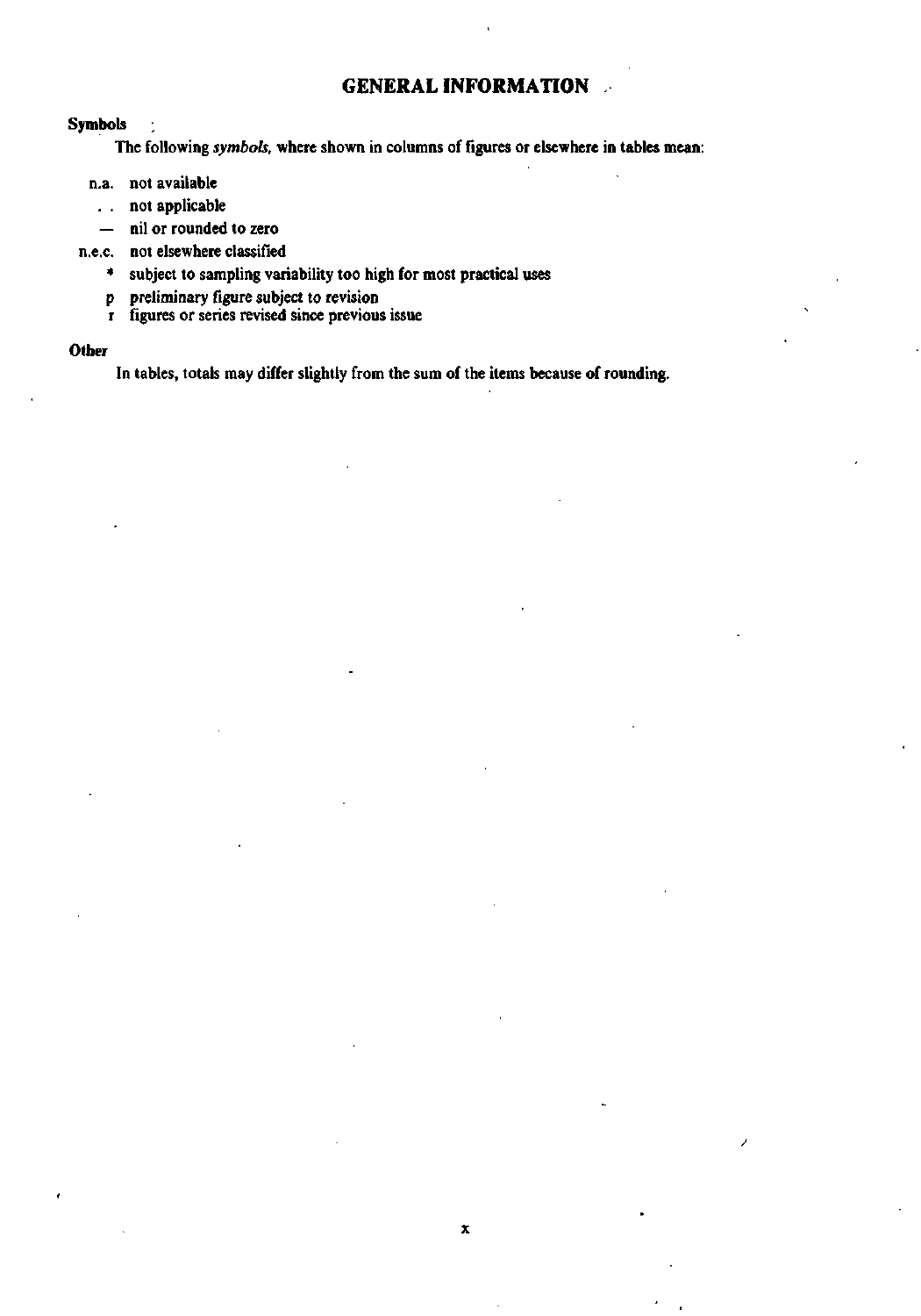## PREFACE

This publication, which is the ninth in the series, presents a statistical summary of the operations of the Australian labour market. Topics covered include employment and underemployment; unemployment; award rates, earnings and income; hours of work; and industrial relations. International comparisons of the more important labour statistics series are also provided.

The publication has primarily been developed as a reference document, offering an overview of the labour market data produced by the ABS, and providing a base for analysis and research on any aspect of the labour market. It is also of value to those who only want an overall picture and to those who require an introduction to the range of ABS labour statistics. To assist readers, a 'Summary of Findings' has been presented to highlight some of the more significant features and trends within the Australian labour market.

Readers should note that the data presented in the publication do not cover the full range of labour statistics produced by the ABS. More detailed information is contained in the specific ABS publications indicated at the bottom of each chart or table and listed in Appendix I. Individual publications also contain details of ABS officers who may be contacted for further information about the statistics.

The statistics shown are the latest available as at 1 July 1986 and generally relate to the calendar year 1985. Wherever possible, a time series of the principal characteristics is given, back to 1975. Details of definitions and other technical aspects are given in Appendix **II.** 

**Australian Bureau of Statistics IAN CASTLES Belconnen, A.C.T. 2616 November 1986**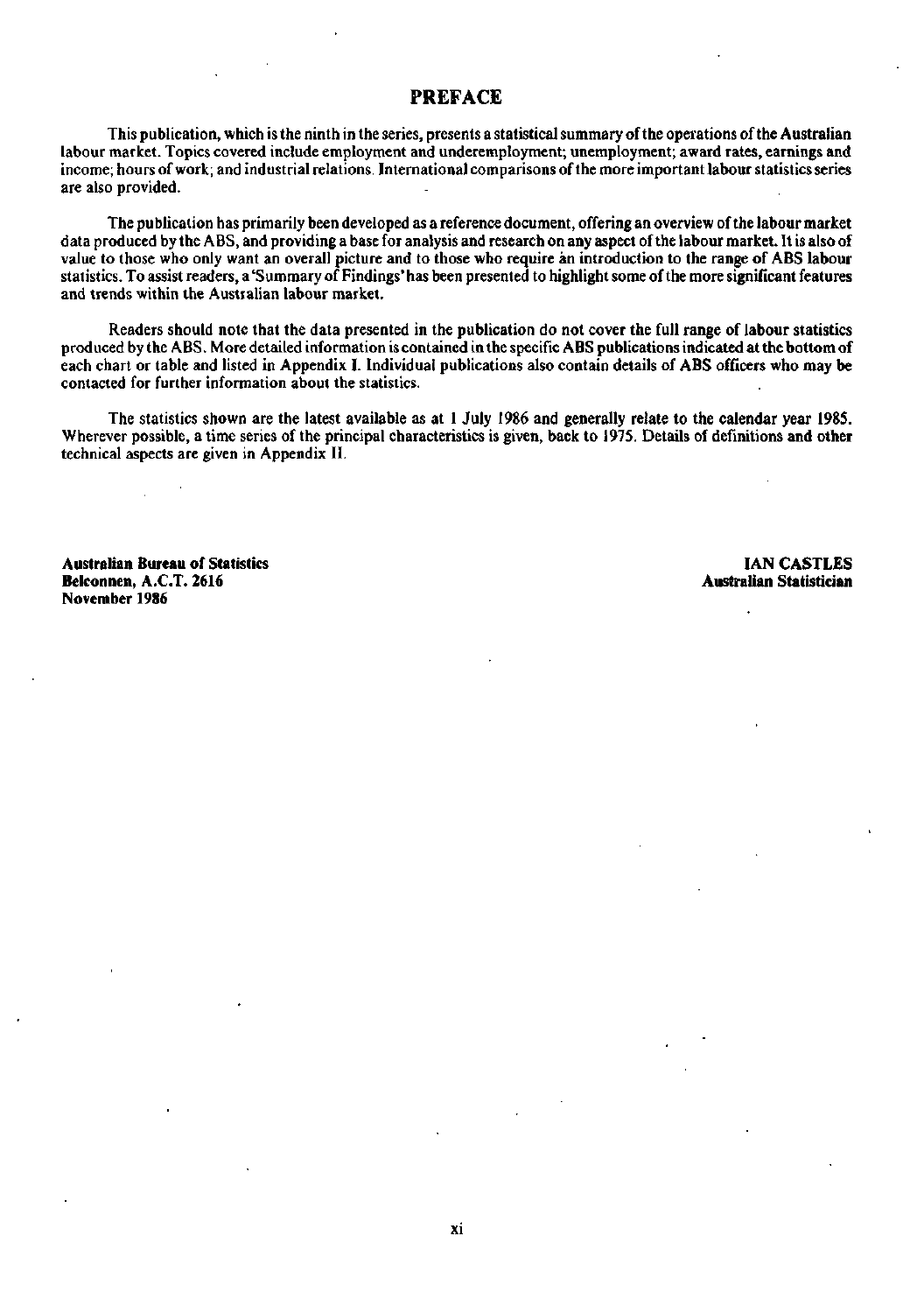## **INTRODUCTION**

User demand on the ABS in the field of labour market statistics has been considerable and consistent over many years and has led to continued improvements in both the quality and comprehensiveness of the data.

Nevertheless, because pressure comes from users in both the economic and social areas and because their specific needs for data are many and varied, the demand for an even more comprehensive service continues unabated.

Broadly, and at the risk of oversimplification, users tend to be interested in the following topics:

- the social, demographic, industrial, occupational, educational and labour force characteristics of the working age population;
- income and non-wage benefits derived from the efforts of labour and award rates of pay and their relationship to overall income;
- work patterns, hours of work, job satisfaction and work preferences;
- industrial relations;
- labour costs and labour productivity;
- the relationship of labour market indicators to other social and economic data;
- conditions of the workplace including occupational health and safety and industrial accidents.

The ABS relies on a mix of household and employerbased surveys and administrative data to produce the wide range of labour market statistics currently available.

#### **Household Surveys**

 $\mathbf{I}$ 

*Household Surveys* include the monthly Labour Force Survey, supplementary surveys carried out in conjunction with the Labour Force Survey and a set of separate special household surveys employing somewhat different methodologies.

The *Labour Force Survey* has been in existence from the early 1960's. Collection of monthly labour force data began in February 1978, prior to which it had been conducted at quarterly intervals.

The most recent major development to the Labour Force Survey has been the development of procedures and systems to allow the regular release of regional estimates from April 1985.

*Supplementary Surveys* attached to the Labour Force Survey have been conducted since the 1960's. They enable the collection of information on aspects covered in the Labour Force Survey in more detail or on new topics. Since the mid-seventies, topics which have been covered by the supplementary survey program have increased markedly and the conduct of some surveys on a regular basis has led to the development of time series of various social and labour force indicators.

New topics conducted in 1985 were:

- • *Underemployed workers, Australia* (6265.0) which collected information about persons currently working part-time who would prefer to work more hours per week and persons who usually work fulltime but did not do so in the previous week. Details collected included industry, occupation, family status and preferred number of extra hours.
- • *Persons who had re-entered the labour force, Australia* (6264.0) which collected information on persons who re-entered the labour force at some time in the previous 12 months. Data collected included details of previous job, reason for leaving previous job, main activity while out of the labour force and main reason for re-entering.
- • *Persons who have left the labour force, Australia (6267.0)* which collected information on persons currently out of the labour force who left the labour force in the previous 12 months. Data collected included whether permanent or temporary exit, expected time until re-enters the labour force and details of previous job. It is expected that the data will be published in late 1986.

*Special Supplementary Surveys* are generally largescale omnibus surveys covering topics considered too complex or sensitive to be incorporated into a monthly supplementary survey. Some of the more recent topics concerning the labour market covered by this collection vehicle include:

- • *Alternative Working Arrangements, March-May 1982* (6341.0) which obtained information about certain aspects of the working arrangements of employees and their preferences for changes to those arrangements;
- • *Career Paths of Persons with Trade Qualifications, September-November 1982* (6243.0) which sought information enabling the identification of persons with trade qualifications, and whether those qualifications are being or have been used;
- • *Superannuation, September-November 1982*  (6319.0) which collected data on the extent of coverage of superannuation or retirement schemes and life assurance policies in conjunction with the 1982 Income and Housing Survey. This was the first ABS survey to include information on superannuation coverage and costs, on the extent of coverage of life assurance policies, and on payments (including lump sum payments) received from superannuation schemes, life assurance policies, and worker's compensation as well as current and annual income;
- • *Income and Housing Survey, September-November 1982* (6502.0) which collected current and annual income, along with data on housing occupancy and costs;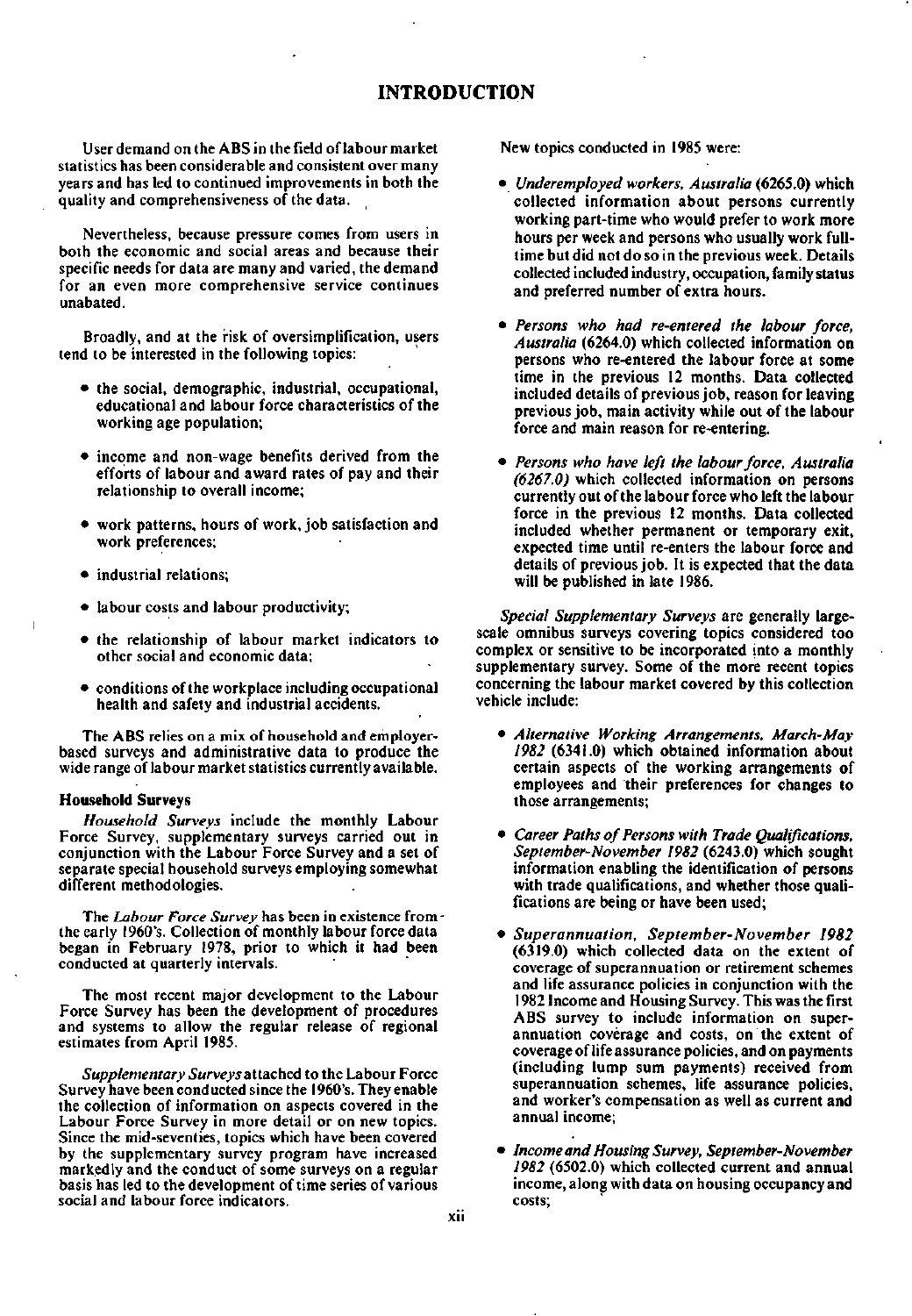• *1984 Household Expenditure Survey (HES),* a twelve month field enumeration which began in January 1984 — the survey's main objective was to obtain data on 'household expenditure', namely expenditure on those goods and services for private consumption (for more information on the HES refer to *Information Paper : 1984 Household Expenditure Survey* (6527.0)).

For more information on the population survey program, see *Information Paper : Population Survey Program* issued by the ABS in January 1985.

#### **Employer-Based Surveys**

For many years, estimates of civilian employees, average weekly earnings, distribution and composition of employee earnings and hours, job vacancies and overtime were based on a statistical framework constructed from lists of employers subject to payroll tax, supplemented by lists of government employers, religious and benevolent institutions and other non-profit organisations. Following a review conducted in 1981, it was concluded that the civilian employees series had substantially underestimated the rate of growth in employment because a significant number of small businesses were exempt from payroll tax. This deficiency in coverage of small businesses also adversely affected the quality of data on average weekly earnings because small businesses were under-represented in estimates based on the payroll tax framework.

In the light of the review, it was decided that the information required would be best obtained directly from employers using sample surveys based on the ABS register of businesses and organisations. Consequently, a new integrated statistical system based on the business register (which required an upgrade in the coverage of small businesses) was developed. Since May 1983, the following new or upgraded surveys have been introduced:

- © Quarterly Survey of Average Weekly Earnings;
- Quarterly Survey of Employment and Earnings;
- Quarterly Survey of Overtime;
- Quarterly Survey of Job Vacancies;
- Survey of Employee Earnings and Hours.

To provide a link between the old and new statistical series, parallel surveys on the old and new systems were conducted for the Employment and Earnings and Average Weekly Earnings surveys for the September and December quarters 1983. Further details on the new statistical series outlined above have been published in *Information Paper : New Statistical Series* — *Employment, Average Weekly Earnings; Job Vacancies and Overtime* (6256.0).

The May Biennial Survey of Employee Earnings and Hours was conducted annually to 1981 and next in 1983 and 1985 after which it will again be conducted annually. The inclusion in the survey of questions about the award coverage of employees enables the compilation and publication of data on the incidence of awards crossclassified by other data items collected in the survey.

#### **A Guide** to **Labour** Statistics

The publication of *A Guide to Labour Statistics*  (6102.0) was released in early 1986. The Guide provides an overview of:

- the development of labour statistics in Australia;
- major International Labour Organisation conventions providing the rationale for such statistics;
- the concepts, methodology and sources of ABS labour market data;
- the comparability between different ABS and non-ABS data sources.

The development of the Guide grew out of a recognition by the ABS that users required more than the ongoing issue of ABS labour market data. The Guide is structured according to subject matter topics similar to chapter headings used in this publication, and is intended as a companion volume to this publication.

#### \* **Australian Standard Classification Occupations (ASCO)**

The ASCO project began in 1978, and was undertaken in partnership with the Department of Employment and Industrial Relations (DEIR).

ASCO is designed as a standard classification, to be used in all ABS and other statistical collections incorporating occupational information (as well as for a number of non-statistical uses such as vocational guidance and matching job-seekers with vacancies in the CES). In the past a number of different classifications have been used, each of which had problems such as statistical imbalance, lack of descriptive information or excessive reliance on extraneous variables such as Industry and Qualifications. The ABS has generally used the Classification and Classified List of Occupations (CCLO) to code occupational data from its statistical collections.

Progressively, from the release of the First Edition (September 1986), ASCO will be used in the presentation of ABS statistics, starting with the Labour Force Survey, Survey of Employee Earnings and Hours and the 1986 Population Census.

The two main ASCO publications to be released in 1986, are as follows:

## *1. ASCO Statistical Classification*

This will consist of the First Edition Structure, and Group Descriptions, Keyword Index of Structure Titles, and an introduction describing the background and conceptual basis of the project.

#### *2. ASCO Dictionary of Occupations*

This will consist of the First Edition structure, a complete set of occupation descriptions containing Alternative and Specialisation as well as Principal Titles, and an index containing all of these titles in alphabetic order.

The ABS plans to provide a link between ASCO and CCLO by coding occupational data from a number of collections to both classifications.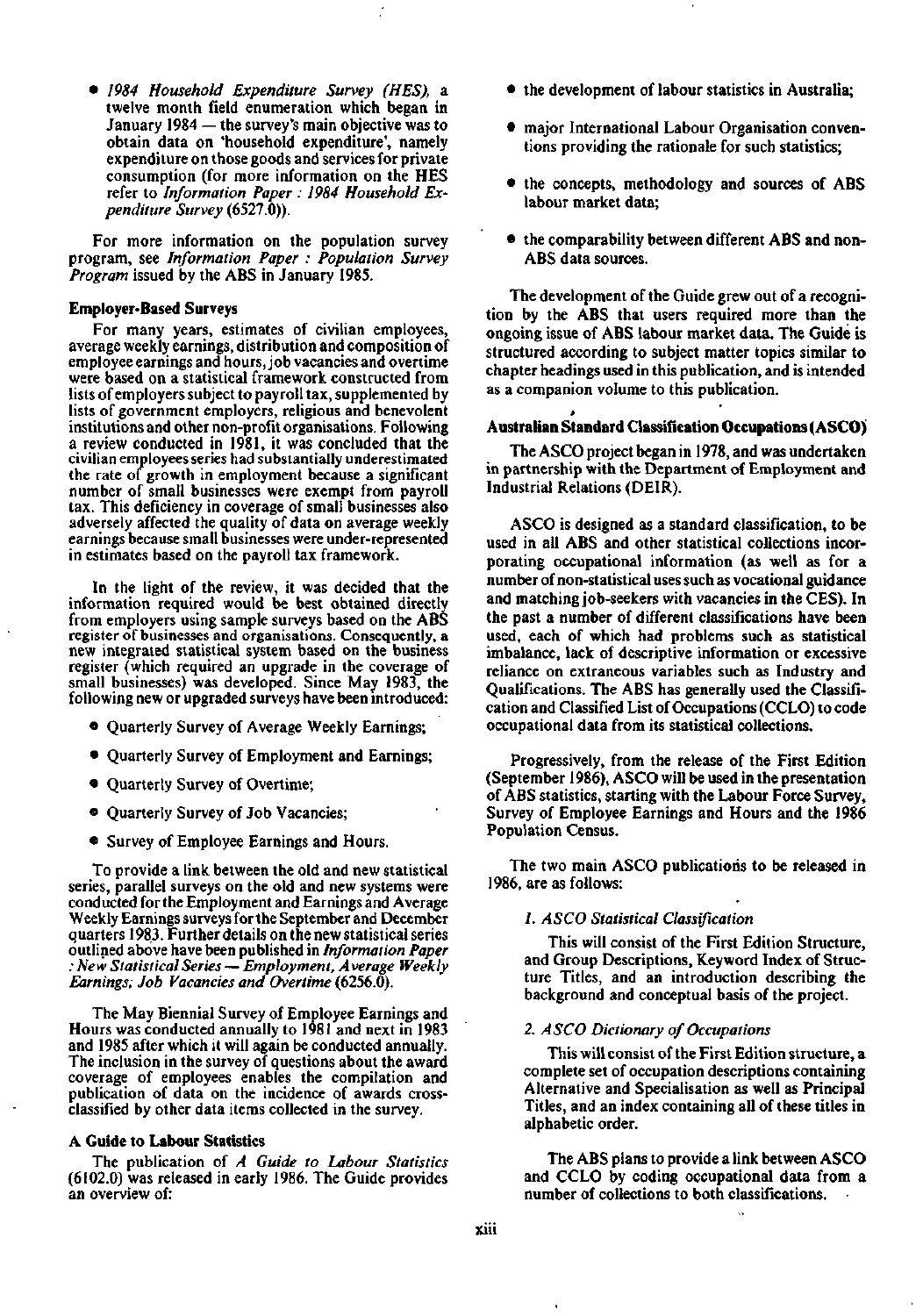#### SUMMARY OF FINDINGS

#### Population

The population of Australia at 30 June 1985 was 15.8 million, an increase of 195,700 over the previous twelve months. Over the ten years to 30 June 1985, the population grew by 1.9 million, representing an average annual increase of 1.3 per cent.

The population aged 15 to 64 grew by 1.6 million over the ten years to 30 June 1985, an average annual increase of 1.6 per cent.

#### Labour force

Female participation in the labour force grew over the ten years to August 1985, increasing from 43.0 per cent to 45.7 per cent during this time. There has been a gradual convergence of participation rates for married and not married females — at August 1985 the participation rate for married females was 44.3 per cent, compared with 47.8 per cent for not married females. Over the same ten year period, the male participation rate declined sharply from 80.5 per cent to 75.2 per cent. The total labour force in Australia at August 1985 comprised 7,217,200 persons.

#### Employment

Total employment in Australia at August 1985 was 6,646,100, an increase of 183,800 or 2.8 per cent over the previous twelve months. The increase over the previous ten years was 804,800, representing an average annual increase of 1.3 per cent. Female employment increased by 26.5 per cent over this ten year period, compared with an increase of only 7.0 per cent for males.

The employment/population ratio was 55.5 per cent at August 1985 compared with 58.8 per cent ten years earlier.

Part-time work has grown in importance over the last ten years. Part-time workers represented 13.6 per cent of employment in August 1975 and this had grown to 18.2 per cent by August 1985.

Professional and technical occupations have become more significant, comprising 15.8 per cent of employment in August 1985, compared with 12.0 per cent ten years earlier. Employment in the trades, production-process and mining occupations has declined from 33.6 to 28.5 per cent over the ten year period.

The shift in occupations is also reflected in the changes in the industry composition of employment. Employment in the Community Service industry, which comprised 13.6 per cent of employment in August 1975, has increased to 17.4 per cent of employment in August 1985. Over the same period the Manufacturing industry declined sharply from 21.6 per cent of employment in 1975 to 16.7 percent in 1985.

Private sector employment increased by 5 per cent between June 1975 and June 1985. Over the same period, Commonwealth Government employment increased by 9 per cent, State Government by 25 per cent and Local Government by 10 per cent.

#### Unemployment

Unemployment declined over the twelve months to August 1985. The unemployment rate at August 1985 was 7.9 per cent compared with a rate of 8.6 per cent twelve months earlier. These rates are much higher than those prevailing 10 years previously (the unemployment rate was 4.6 per cent in August 1975). Young persons were most affected by unemployment with the unemployment rate for persons aged 15-19 being 18.2 per cent in August 1985.

The increase in unemployment has been accompanied by an increase in the duration of unemployment. The average (mean) duration of unemployment increased from 12.7 weeks in August 1975 to 49.5 weeks in August 1985. At August 1985, there were 176,500 persons who had been unemployed for more than a year.

The number of job vacancies in Australia at November 1985 was 51,800, an increase from 39,800 over the previous twelve months.

#### Persons not in the labour force

In September 1985, 38.6 per cent of the working age population were not in the labour force, of which nearly 70 per cent were females. A large number could be described as having some attachment to the labour force. All told there were some 739,700 persons classified as having marginal attachment to the labour force (ie they were not unemployed, but they wanted to and were available for work). Of these 573,000 were females.

#### Award rates, earnings and income

Between December 1984 and 1985, the Consumer Price Index (CPI) increased by 8.3 per cent. During the same period weekly award rates of pay increased by 6.4 per cent (full-time adult male wage and salary earners), while average weekly earnings for males increased by 6.3 per cent.

The increase in award rates of pay was larger in 1985 than in the previous two years. Weekly award rates of pay for male full-time adult wage and salary earners increased by 6.4 per cent between December 1984 and 1985 compared with 4.4 per cent in the previous year and 5.1 per cent in the year before that.

Average weekly earnings vary across occupations. In May 1985, the average weekly earnings for professional and technical occupations was \$501.60 (male full-time non-managerial adult employees), while for tradespersons it was \$395.90.

More males than females are in the high earnings groups. For full-time employees, 62.8 per cent of males had weekly earnings over \$320 in August 1985, while only 35.5 per cent of females had weekly earnings above the same level.